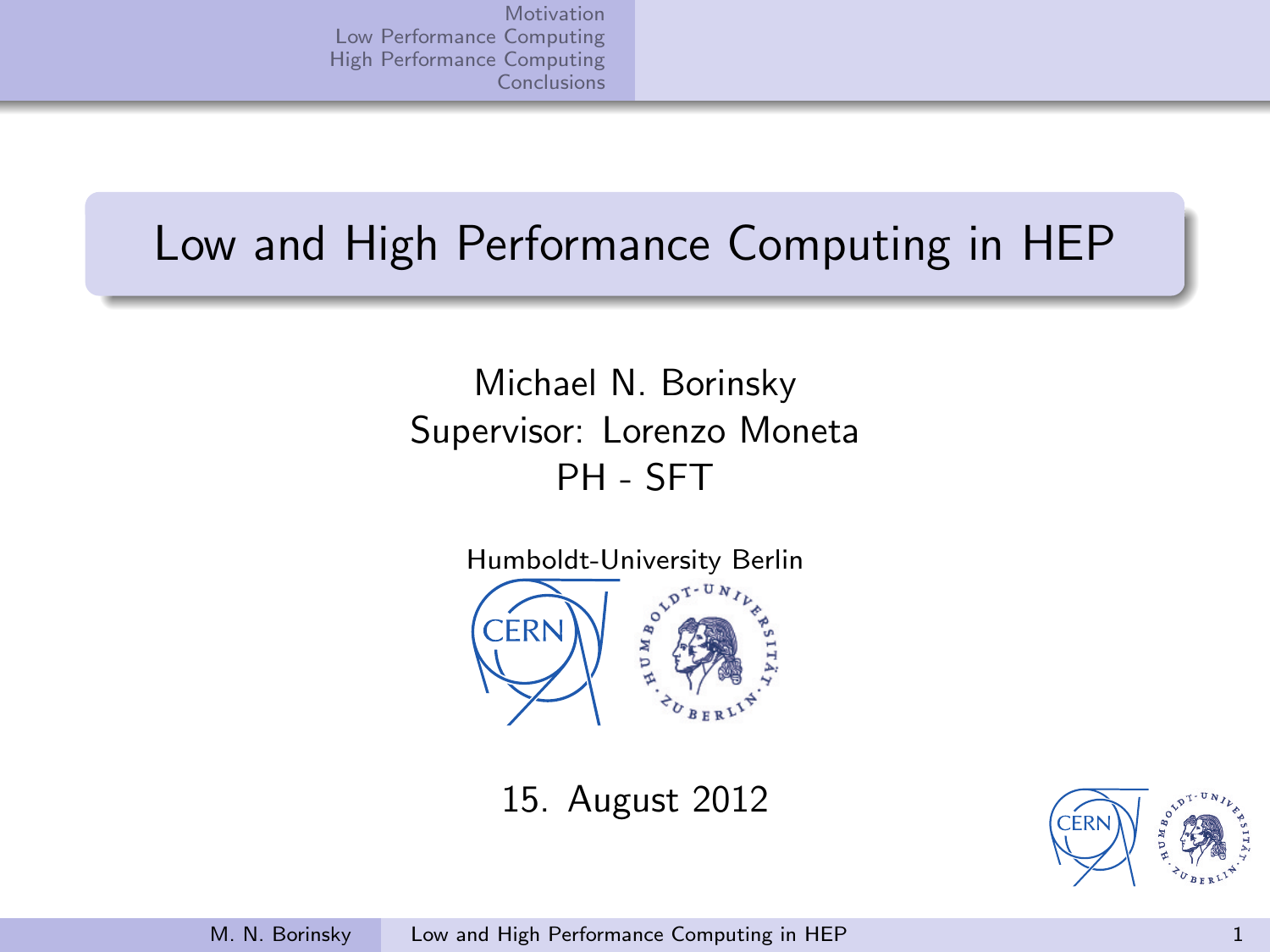### [Motivation](#page-1-0)

[Low Performance Computing](#page-2-0) [High Performance Computing](#page-3-0) **[Conclusions](#page-8-0)** 

# Why Low or High Performance Computing?

<span id="page-1-0"></span>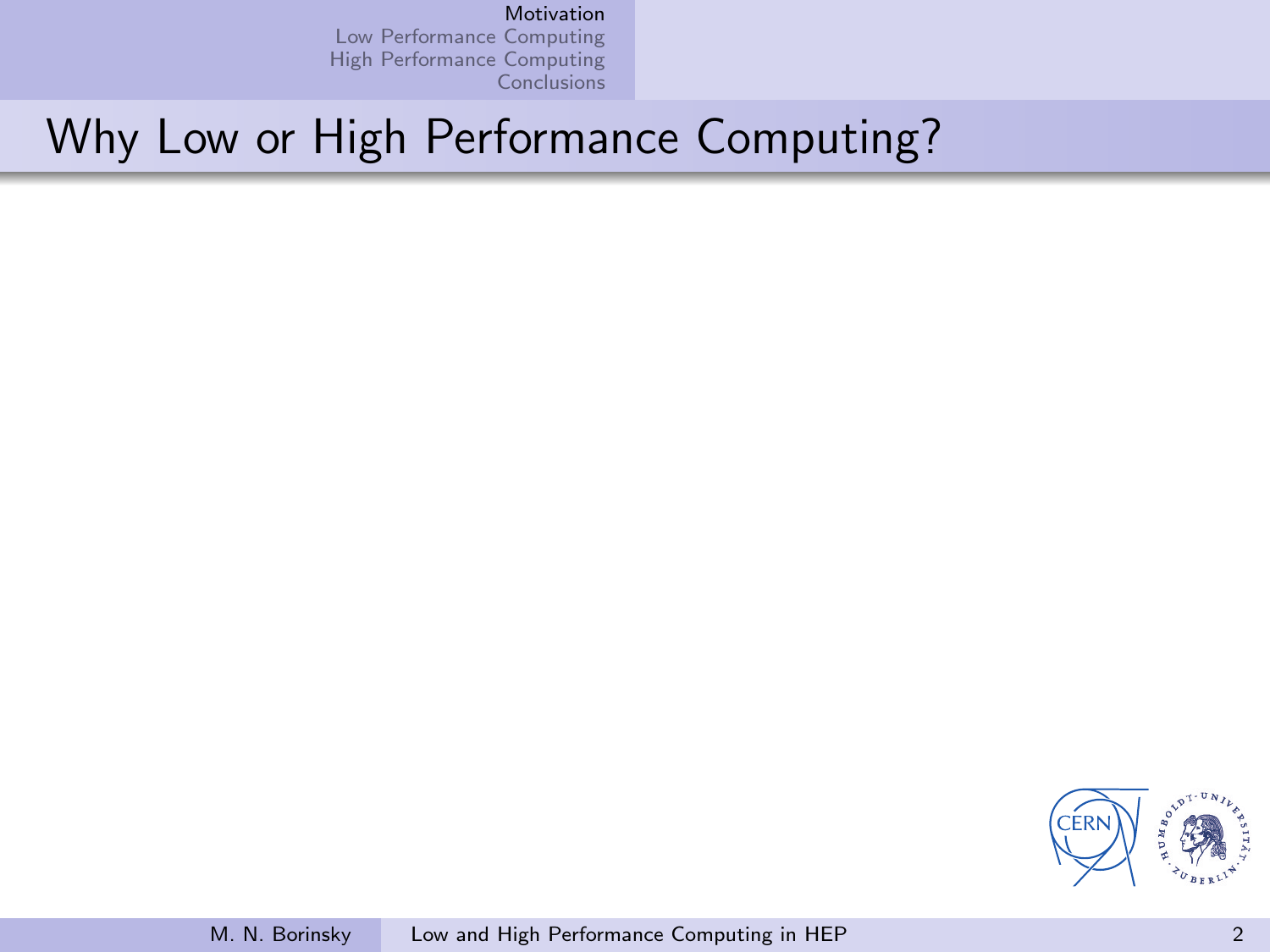# Why Low or High Performance Computing?

Answer:

To program and to run code costs time and money!

<span id="page-2-0"></span>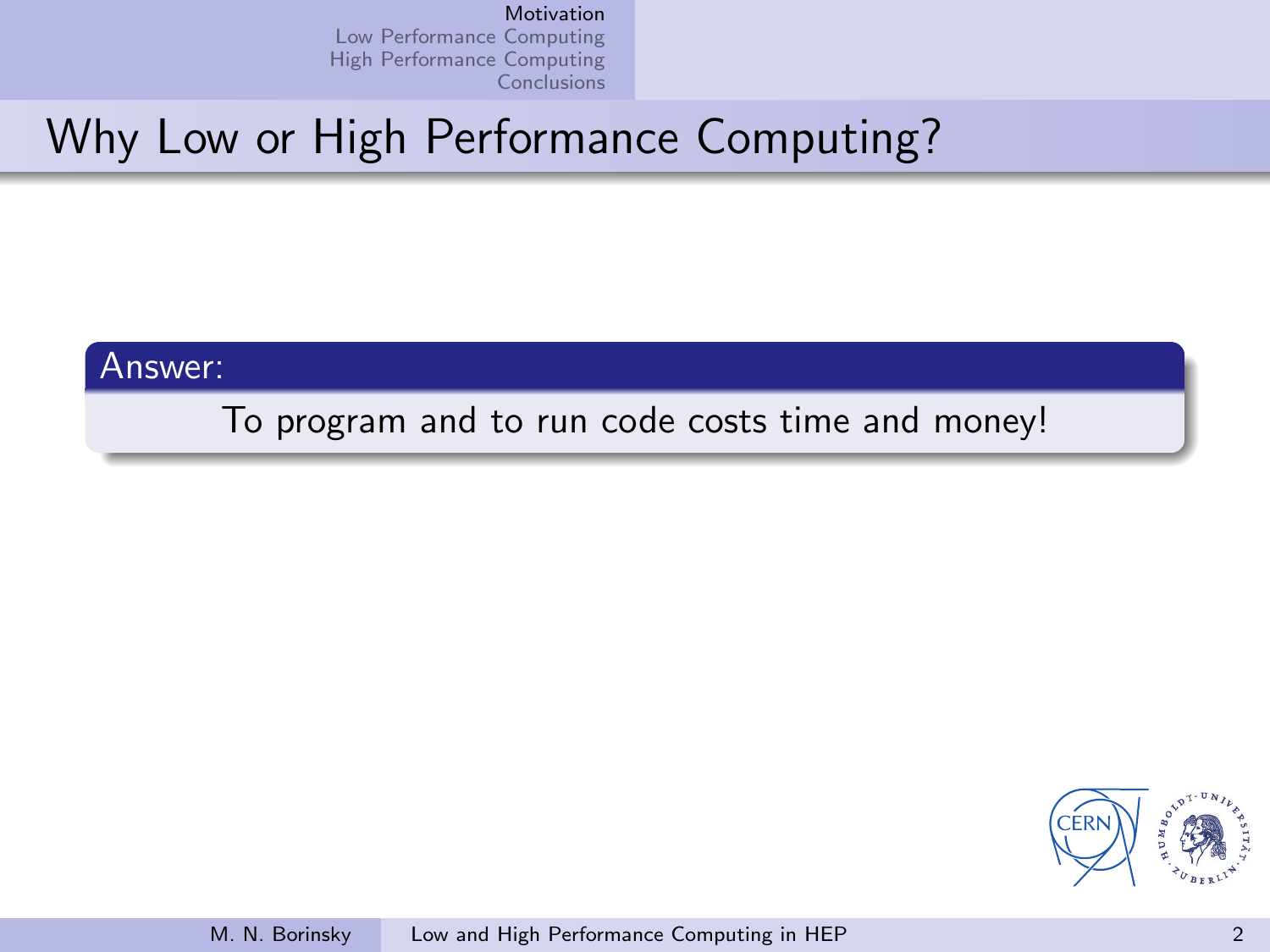# Why Low or High Performance Computing?

Answer:

To program and to run code costs time and money!

The lifetime of an ordinary physics application consists of:

<span id="page-3-0"></span>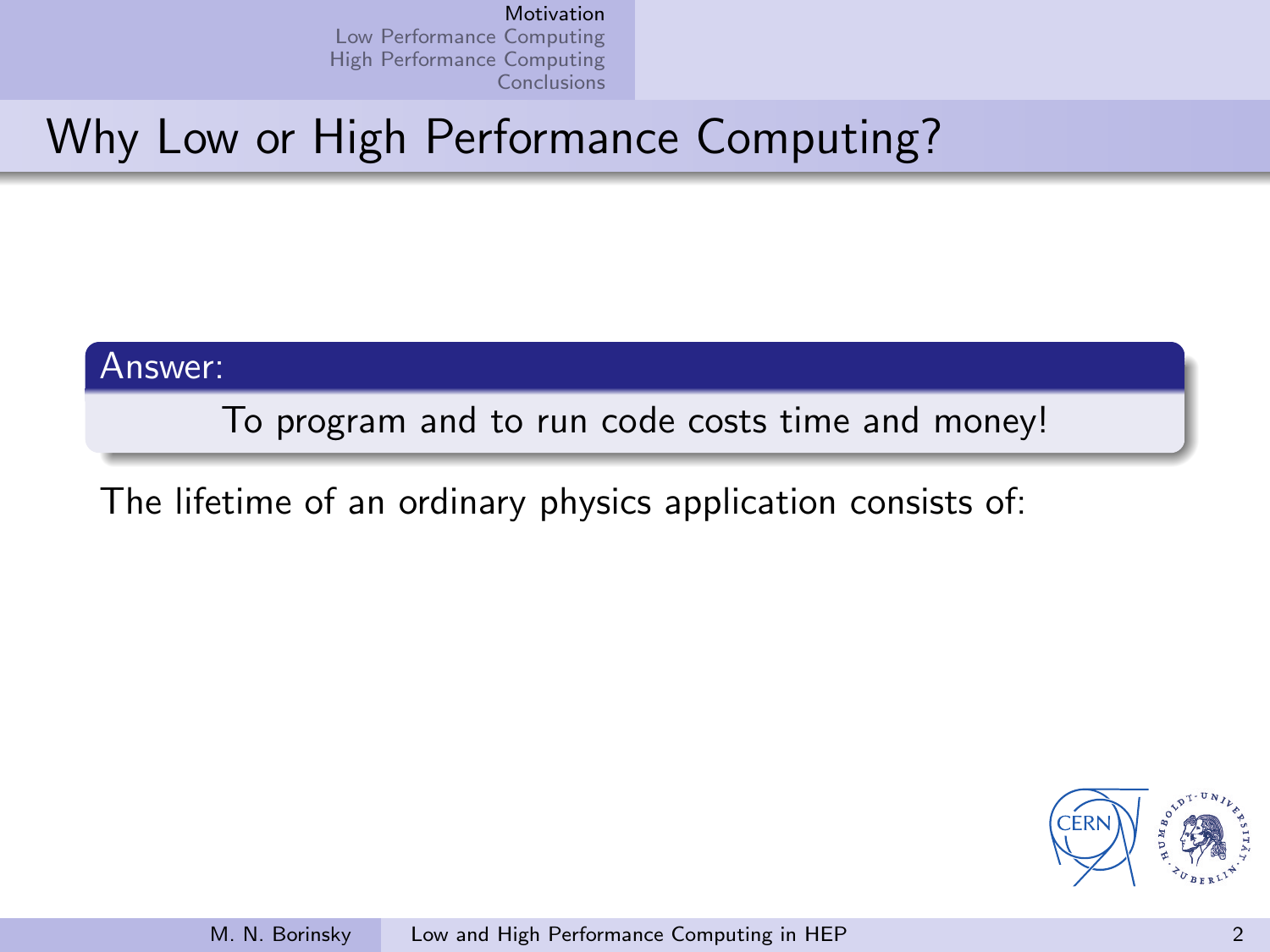# Why Low or High Performance Computing?

Answer:

To program and to run code costs time and money!

The lifetime of an ordinary physics application consists of:

Time it takes to write the code:

Tdevelop

<span id="page-4-0"></span>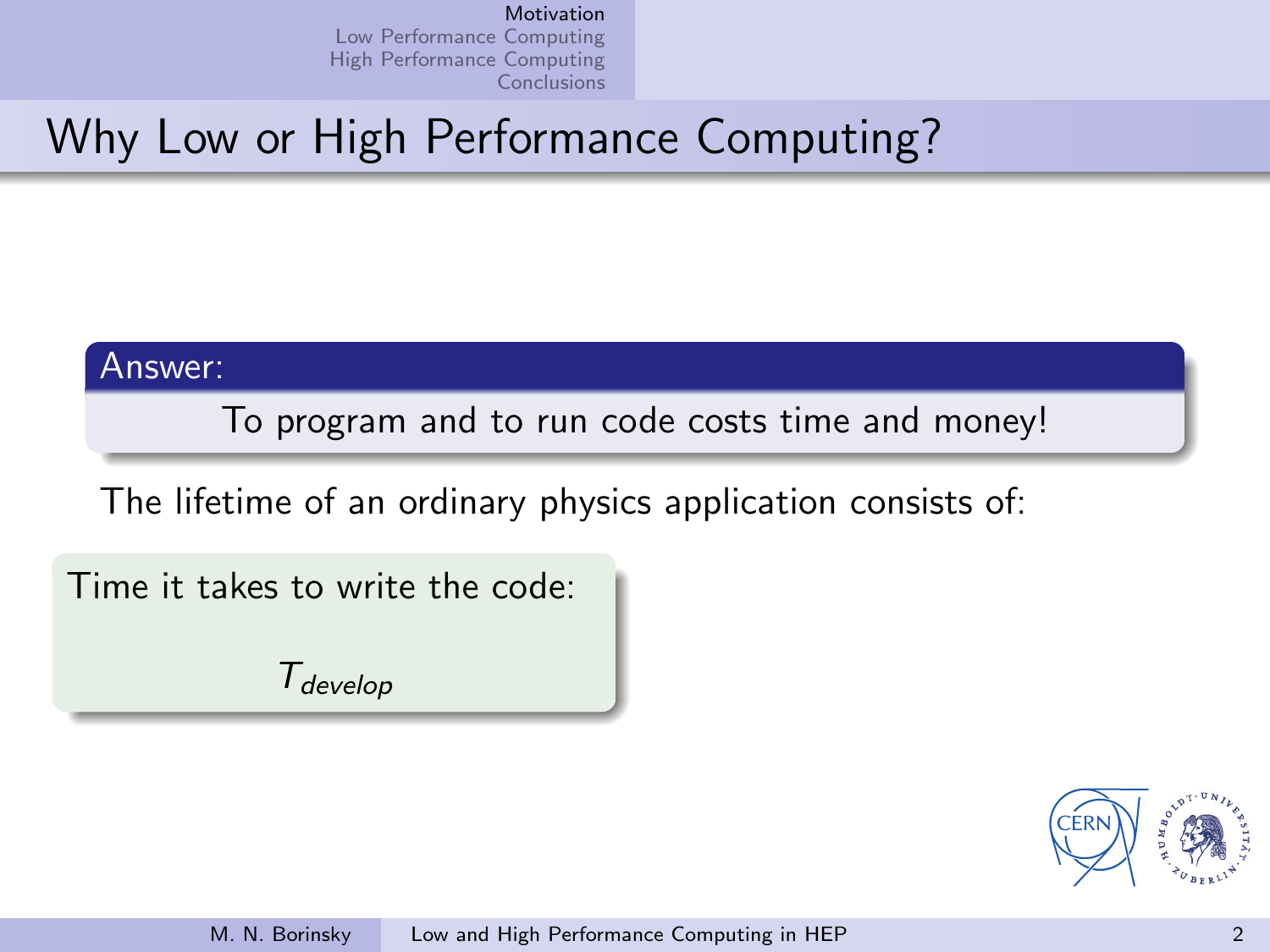# Why Low or High Performance Computing?

Answer:

To program and to run code costs time and money!

The lifetime of an ordinary physics application consists of:

Time it takes to write the code:

 $T_{\text{develop}}$ 

Time the code is used:

 $T_{\text{running}}$ 

<span id="page-5-0"></span>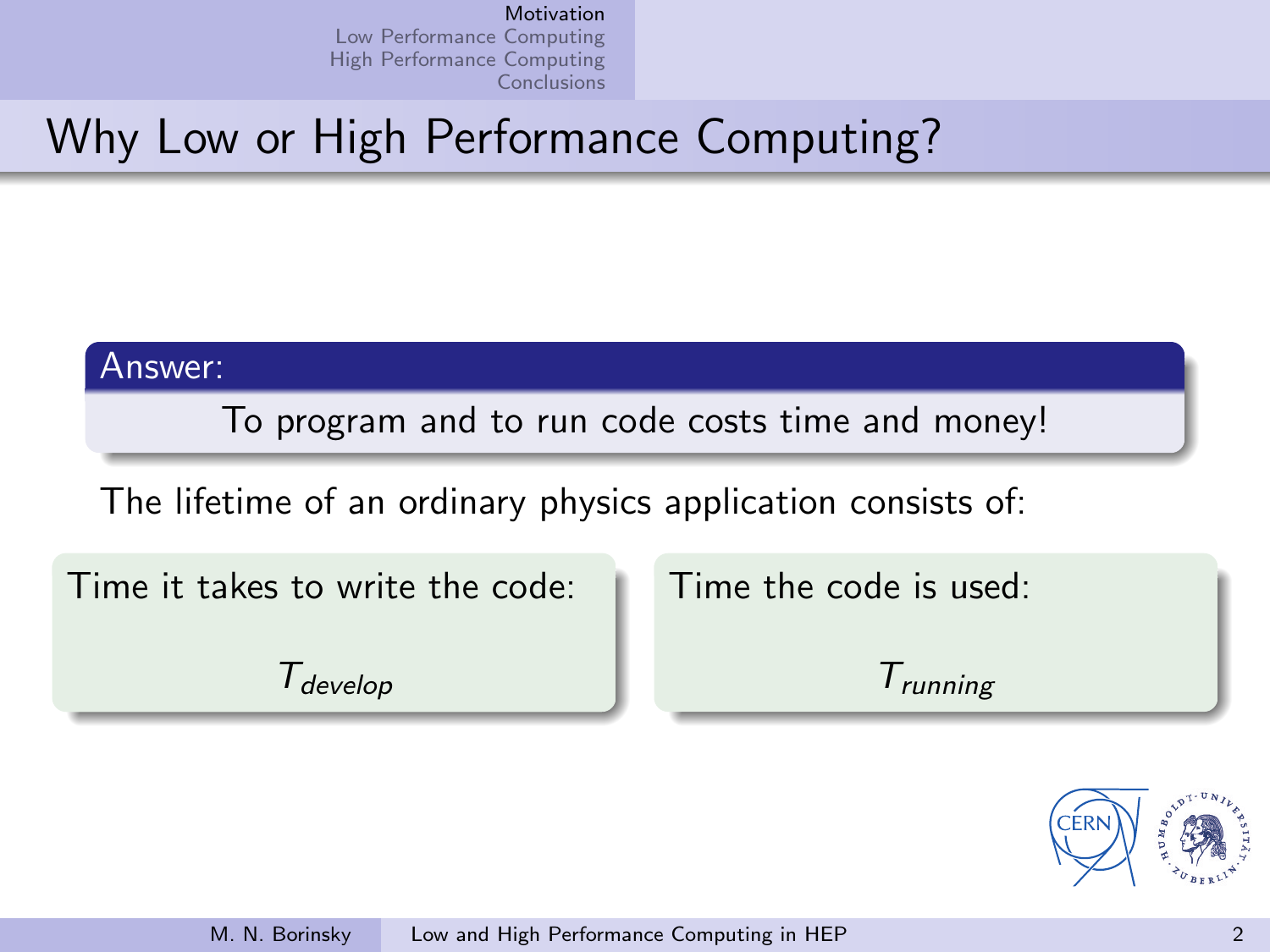

<span id="page-6-0"></span>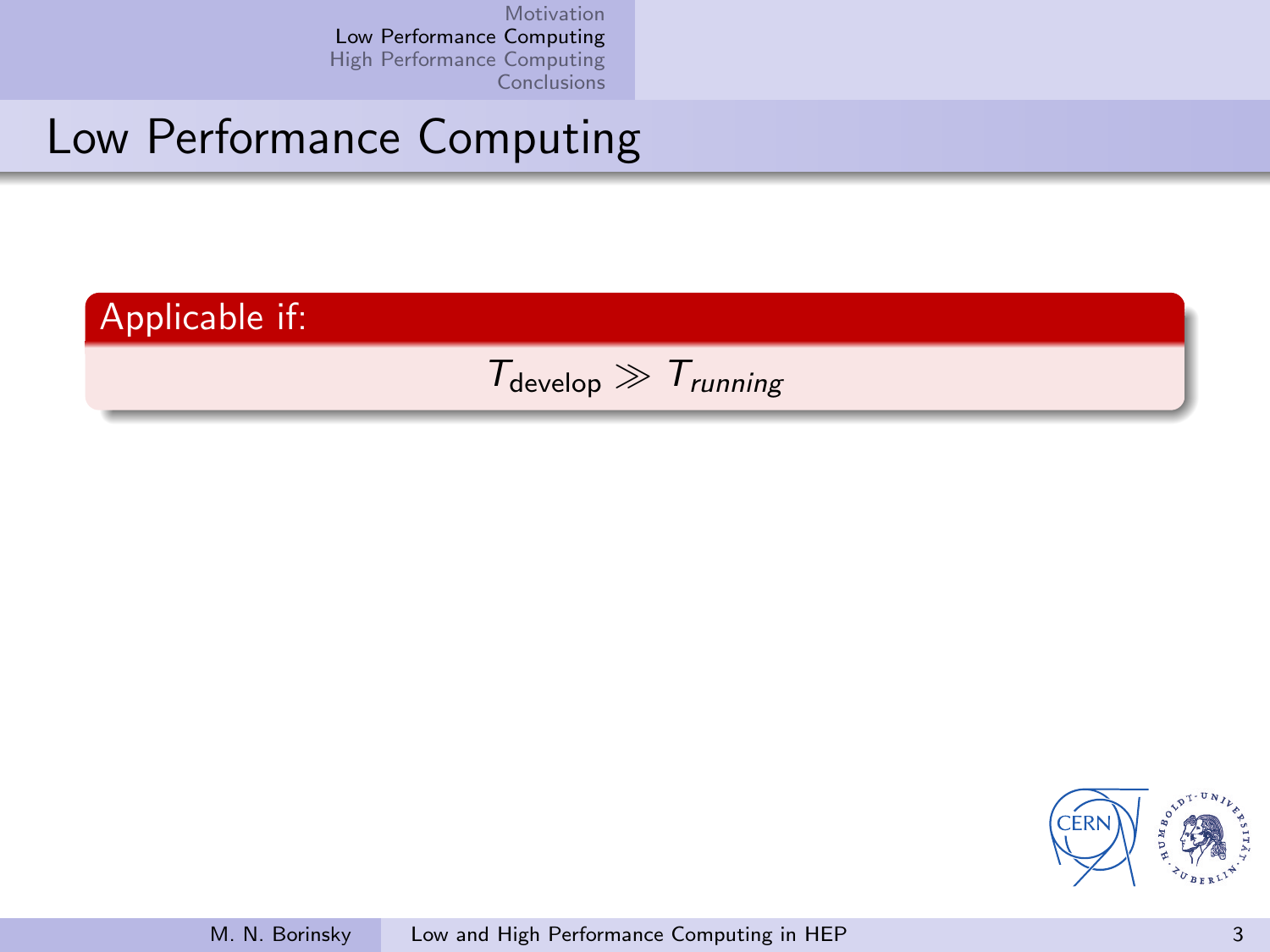# Low Performance Computing



• High-Level programming languages should be used e.g. python, mathematica, gnuplot.

<span id="page-7-0"></span>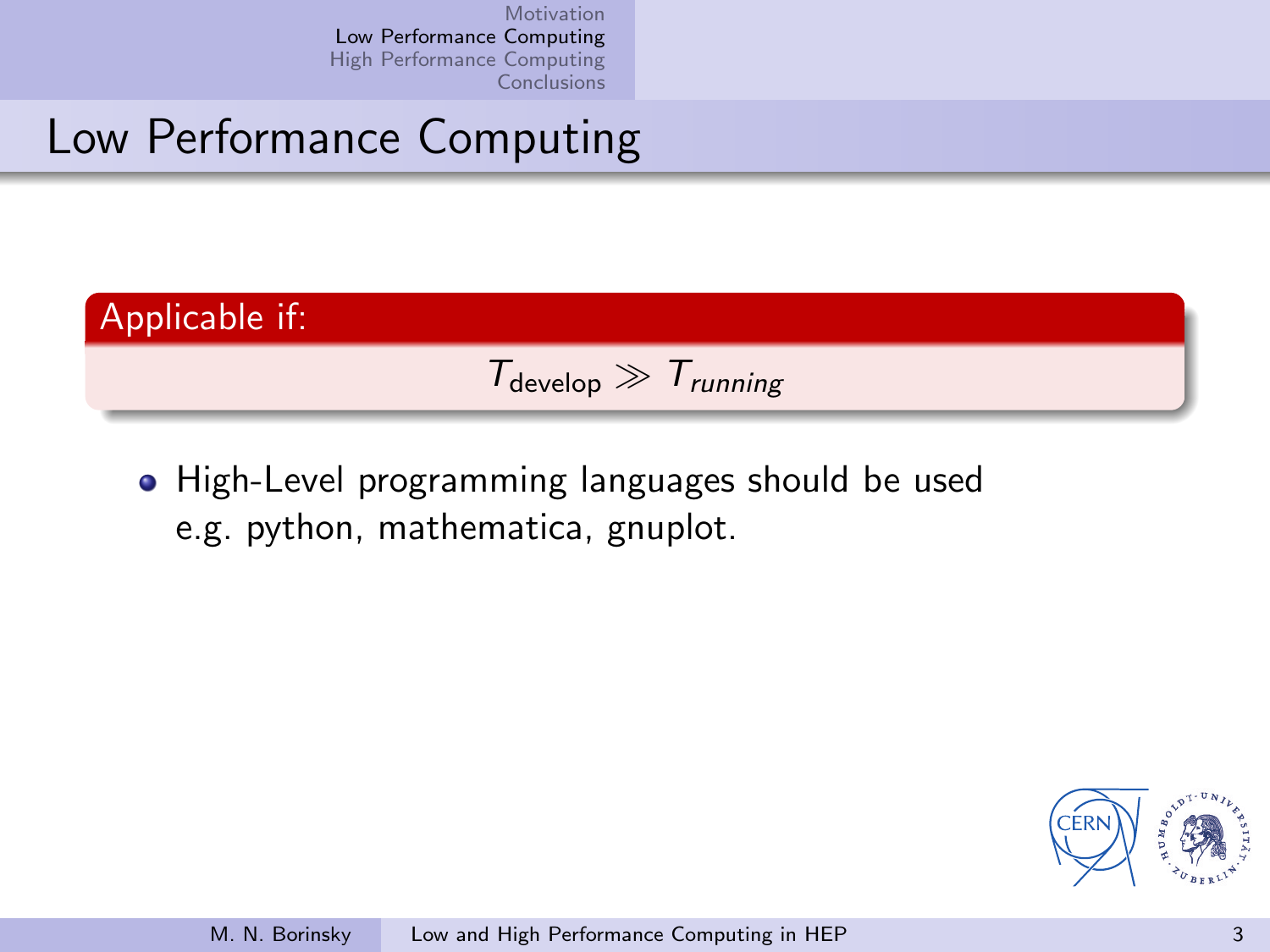

- High-Level programming languages should be used e.g. python, mathematica, gnuplot.
- Rapid programming is applicable i.e. write "Quick and Dirty" code.

<span id="page-8-0"></span>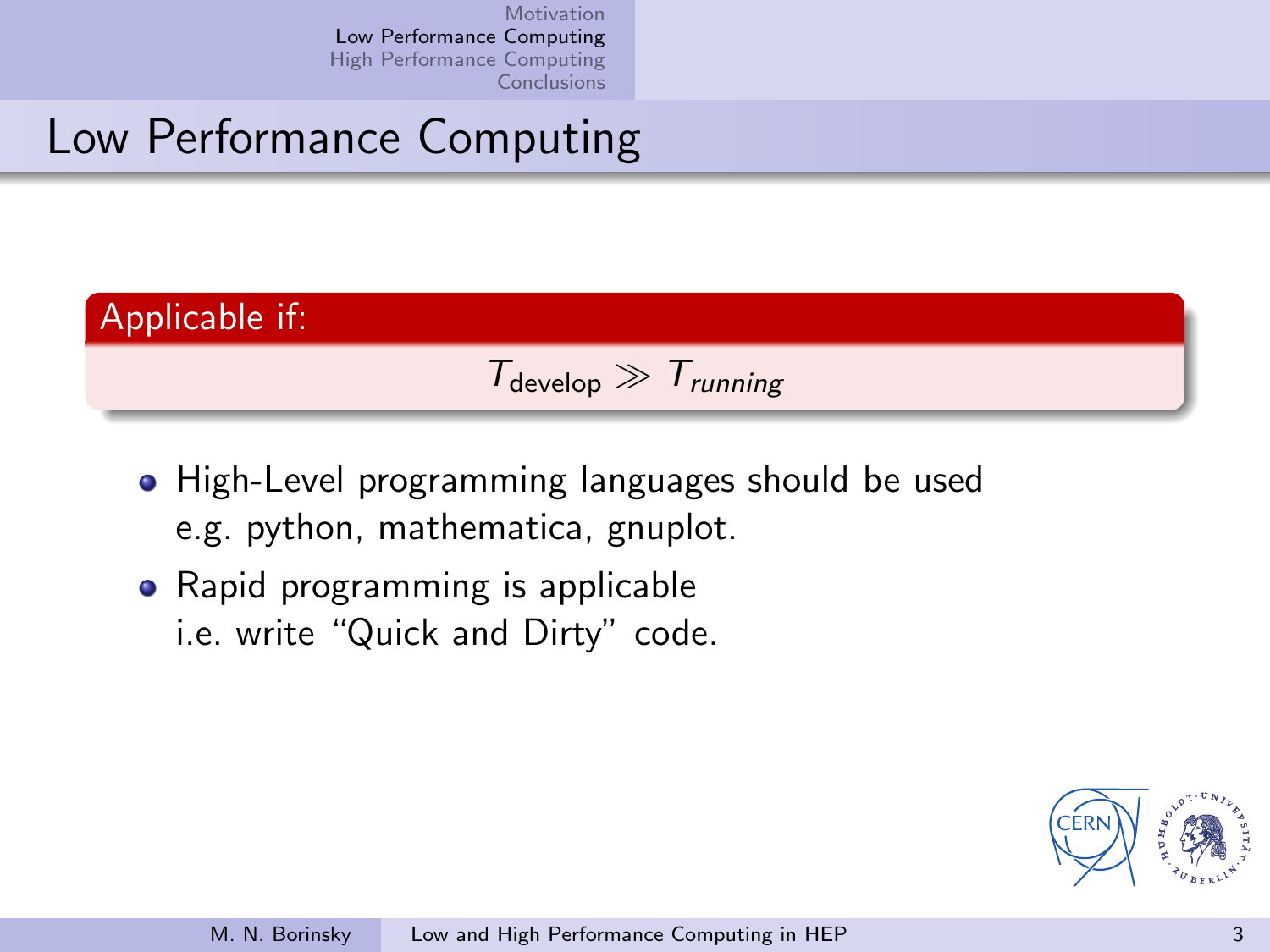

- High-Level programming languages should be used e.g. python, mathematica, gnuplot.
- Rapid programming is applicable i.e. write "Quick and Dirty" code.
- No time should be spend on optimization!

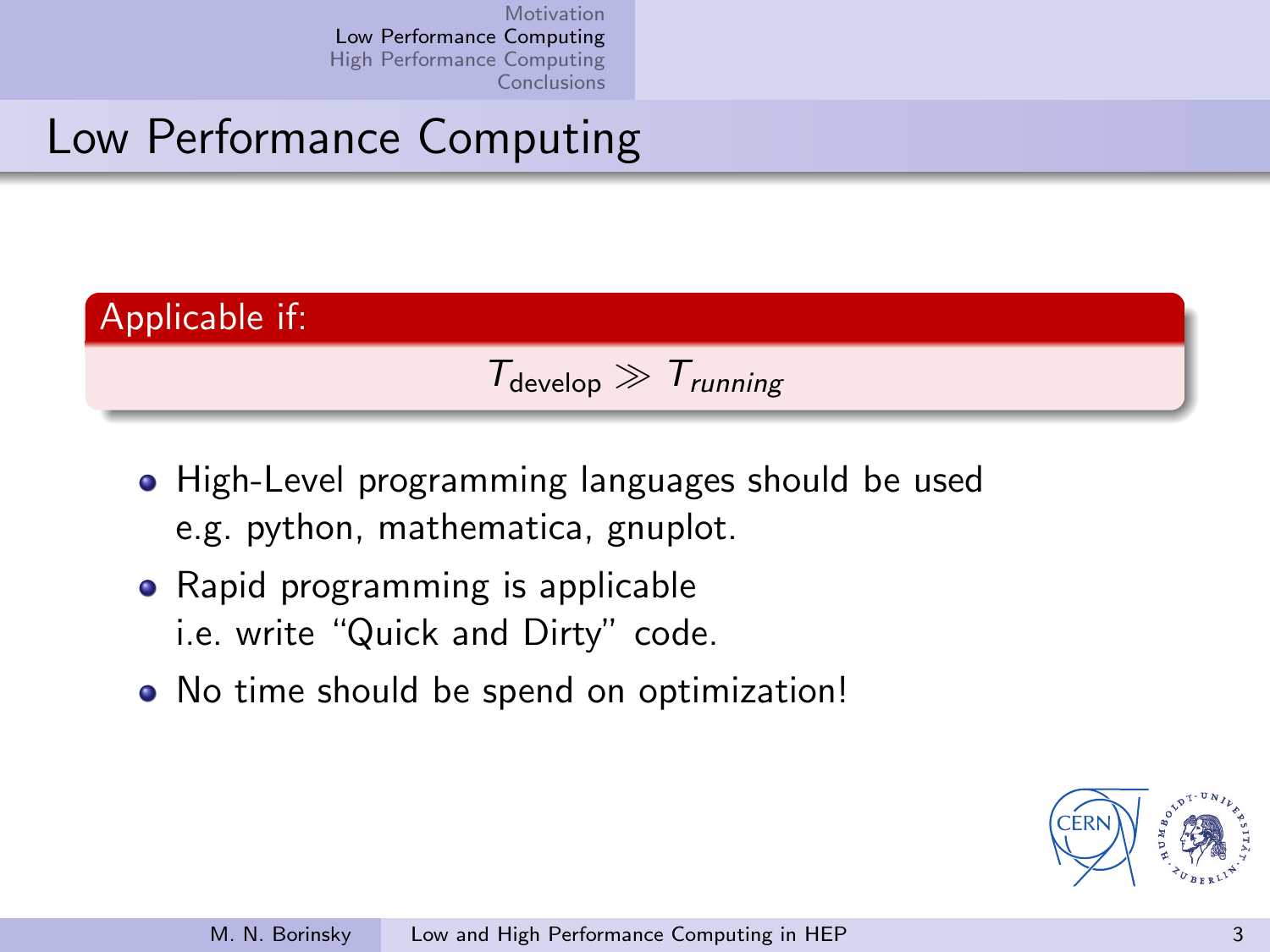

- High-Level programming languages should be used e.g. python, mathematica, gnuplot.
- Rapid programming is applicable i.e. write "Quick and Dirty" code.
- No time should be spend on optimization!
- First priority is to get the code running.

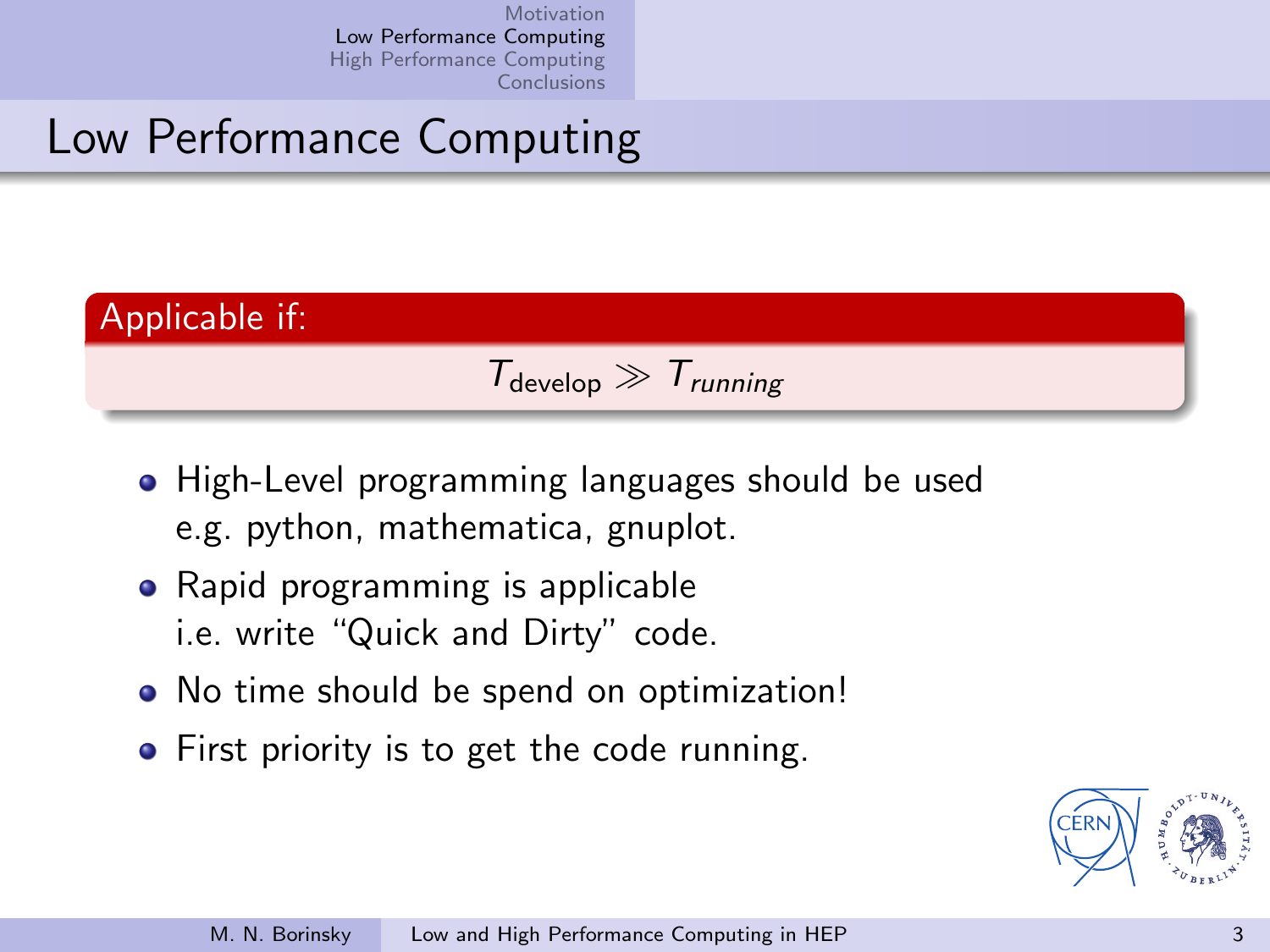[Computing Architecture](#page-4-0) [Vectorization](#page-5-0) [Parallelization](#page-6-0) [An Example](#page-7-0)



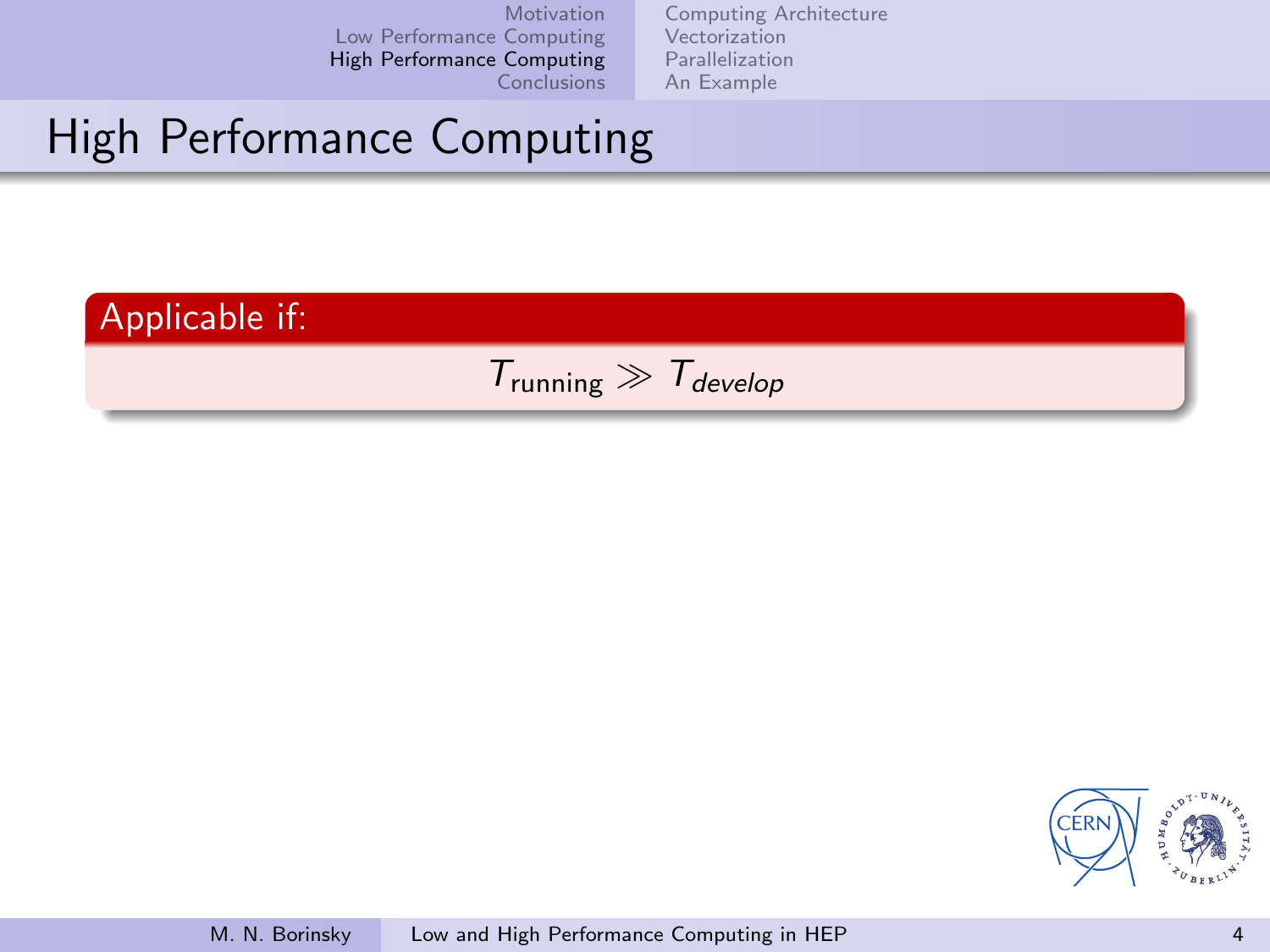[Computing Architecture](#page-4-0) [Vectorization](#page-5-0) [Parallelization](#page-6-0) [An Example](#page-7-0)

# High Performance Computing



Low-Level programming languages can be used e.g. C/C++, FORM, ROOT.

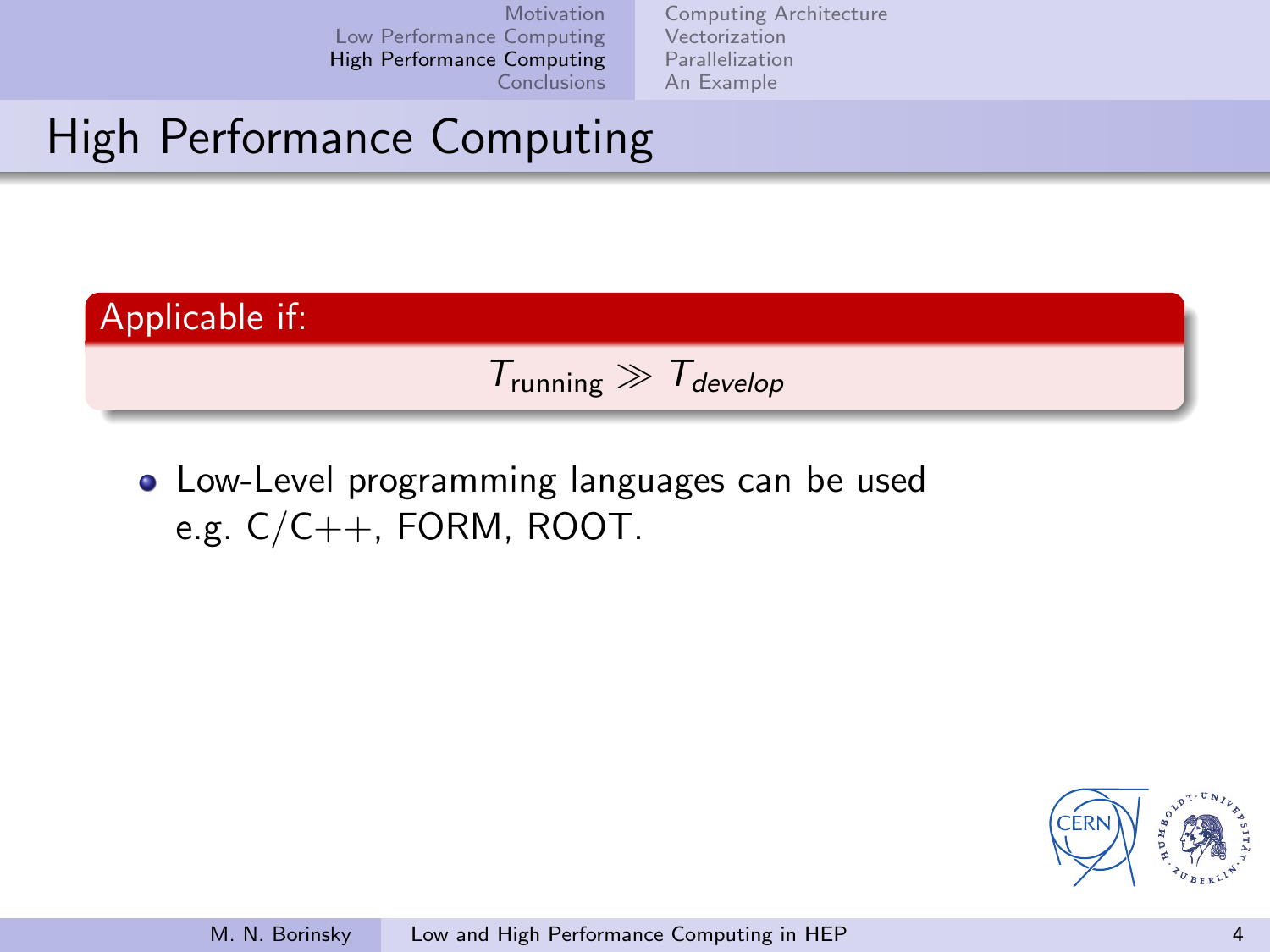[Computing Architecture](#page-4-0) [Vectorization](#page-5-0) [Parallelization](#page-6-0) [An Example](#page-7-0)



- Low-Level programming languages can be used e.g. C/C++, FORM, ROOT.
- Elaborate planning and testing is obligatory! Bugs can be fatal...

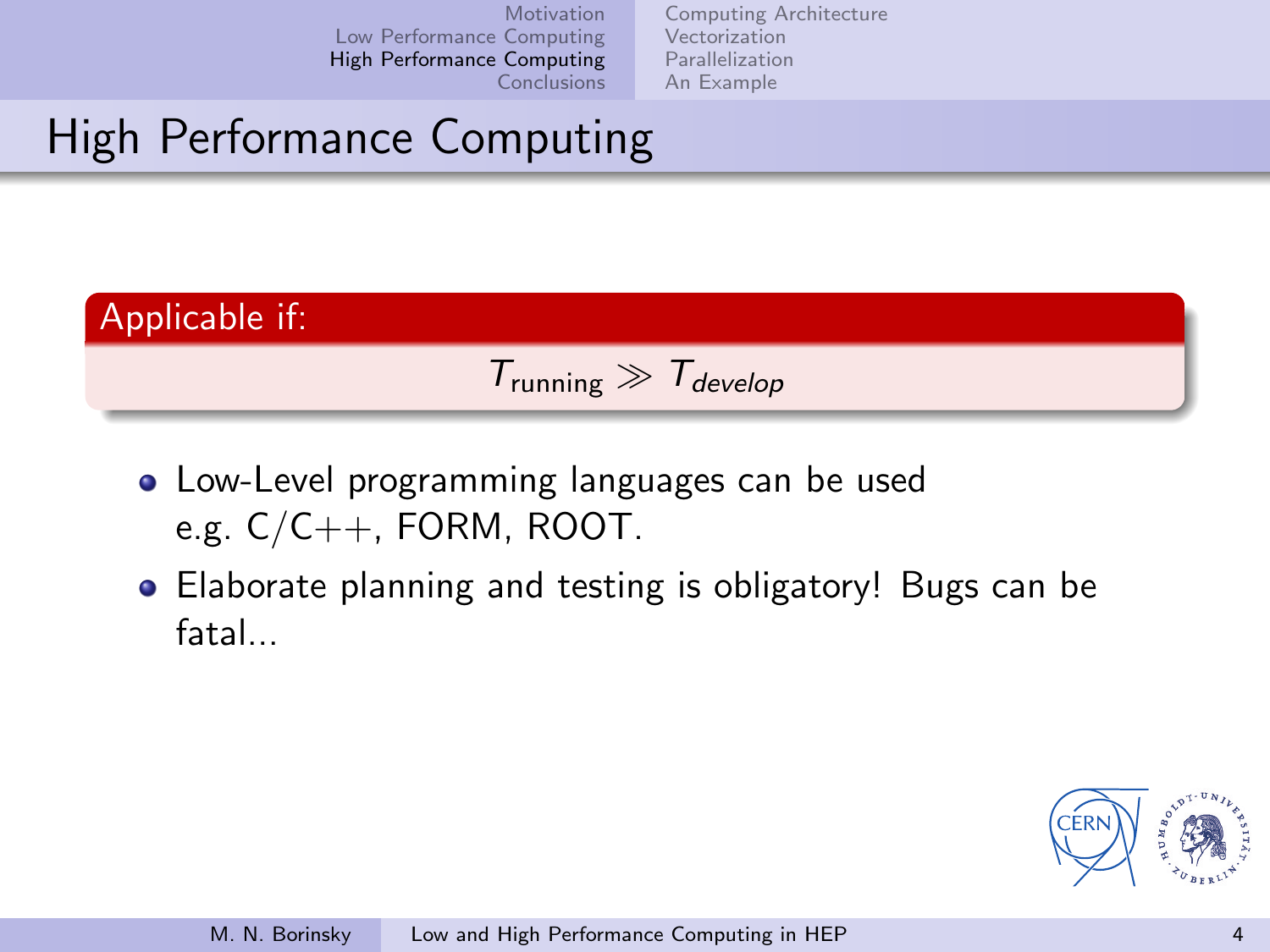[Computing Architecture](#page-4-0) [Vectorization](#page-5-0) [Parallelization](#page-6-0) [An Example](#page-7-0)



- Low-Level programming languages can be used e.g.  $C/C_{++}$ , FORM, ROOT.
- Elaborate planning and testing is obligatory! Bugs can be fatal...
- Optimization is applicable if  $T_{\text{running}}$  is large and costly.

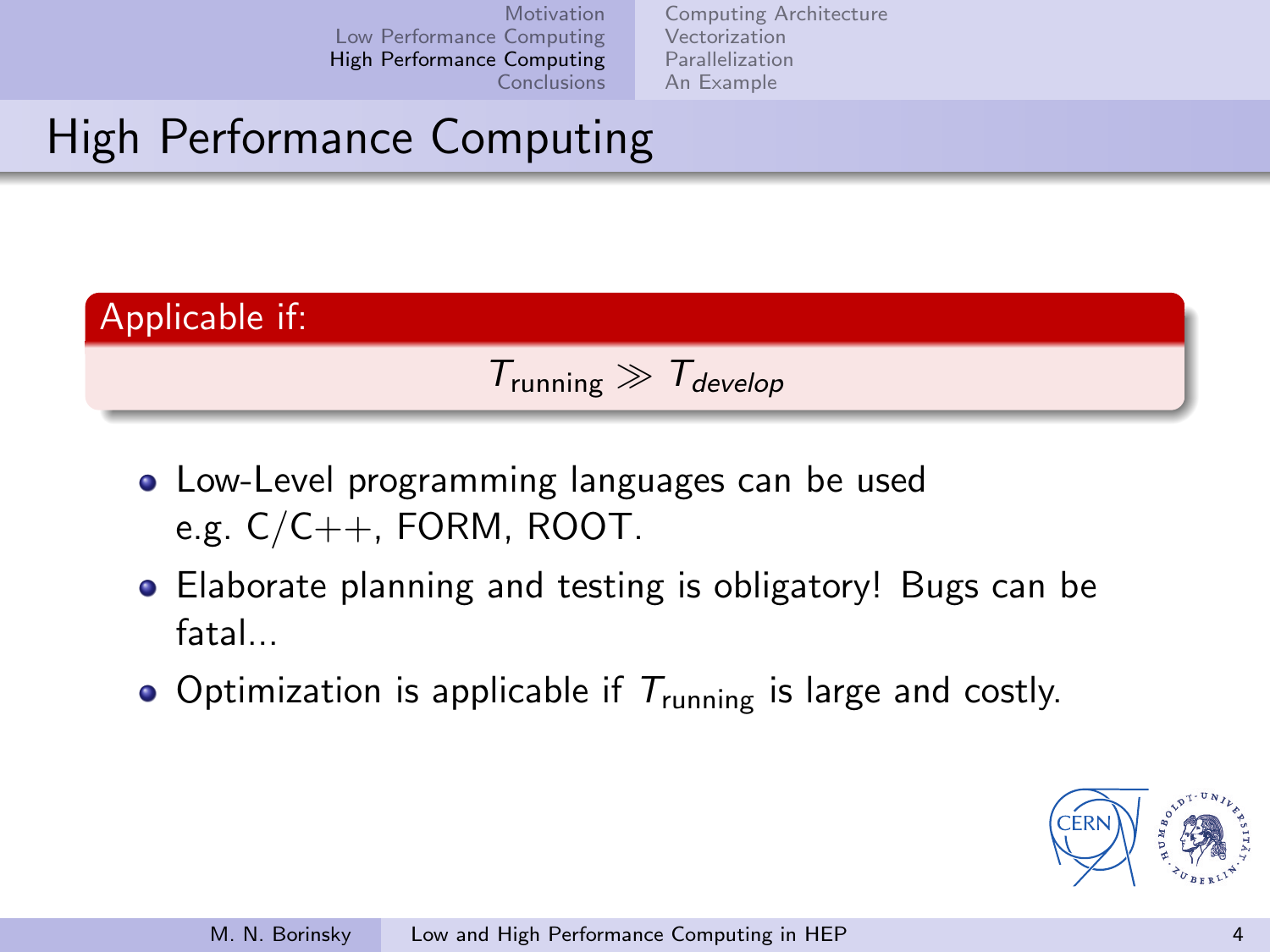[Computing Architecture](#page-4-0) [Vectorization](#page-5-0) [Parallelization](#page-6-0) [An Example](#page-7-0)



- Low-Level programming languages can be used e.g.  $C/C_{++}$ , FORM, ROOT.
- Elaborate planning and testing is obligatory! Bugs can be fatal...
- Optimization is applicable if  $T_{\text{running}}$  is large and costly.
- The computing architecture needs to be taken into account.

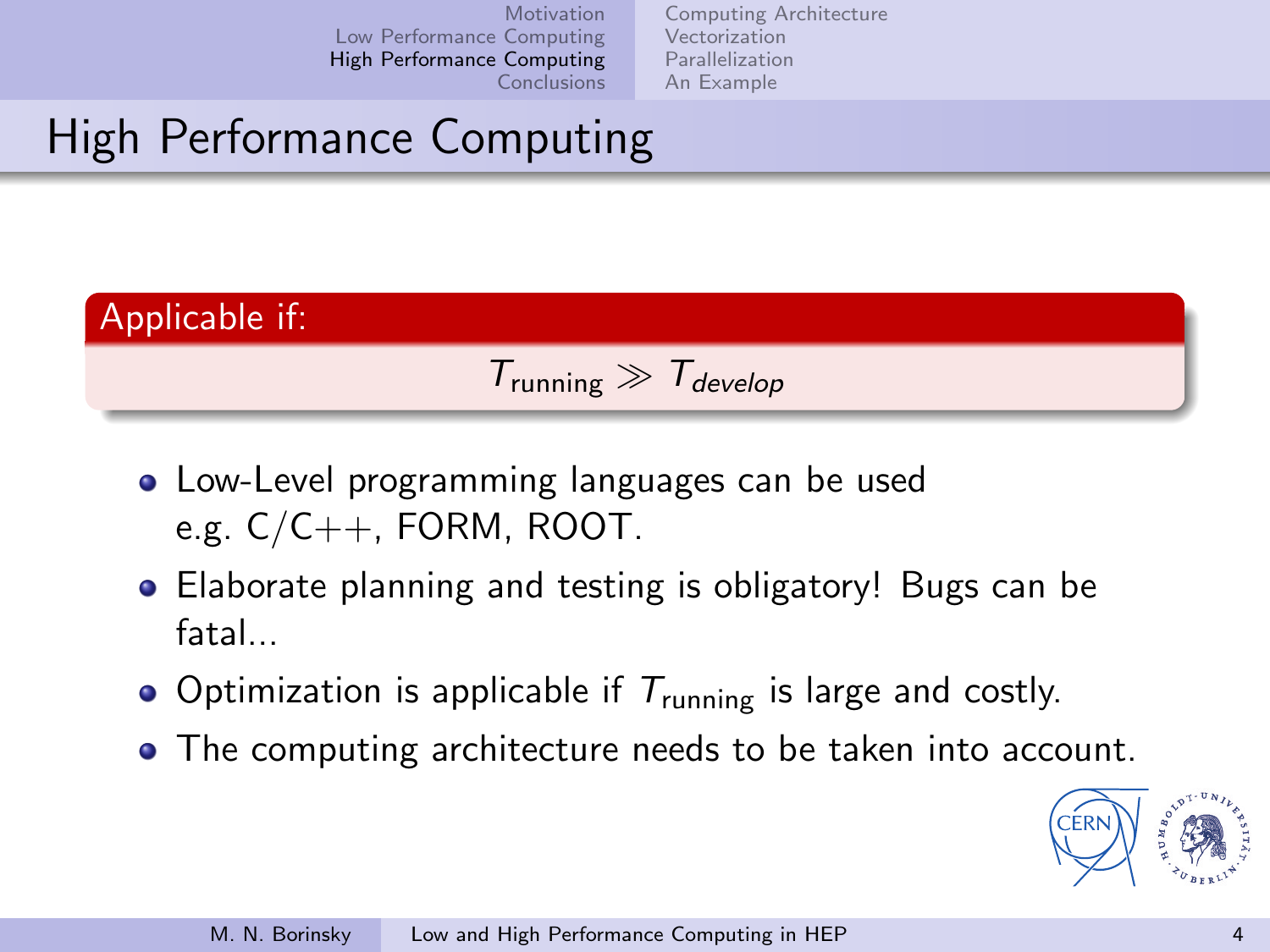#### [Computing Architecture](#page-4-0)

[Vectorization](#page-5-0) [Parallelization](#page-6-0) [An Example](#page-7-0)

## Computing Architecture

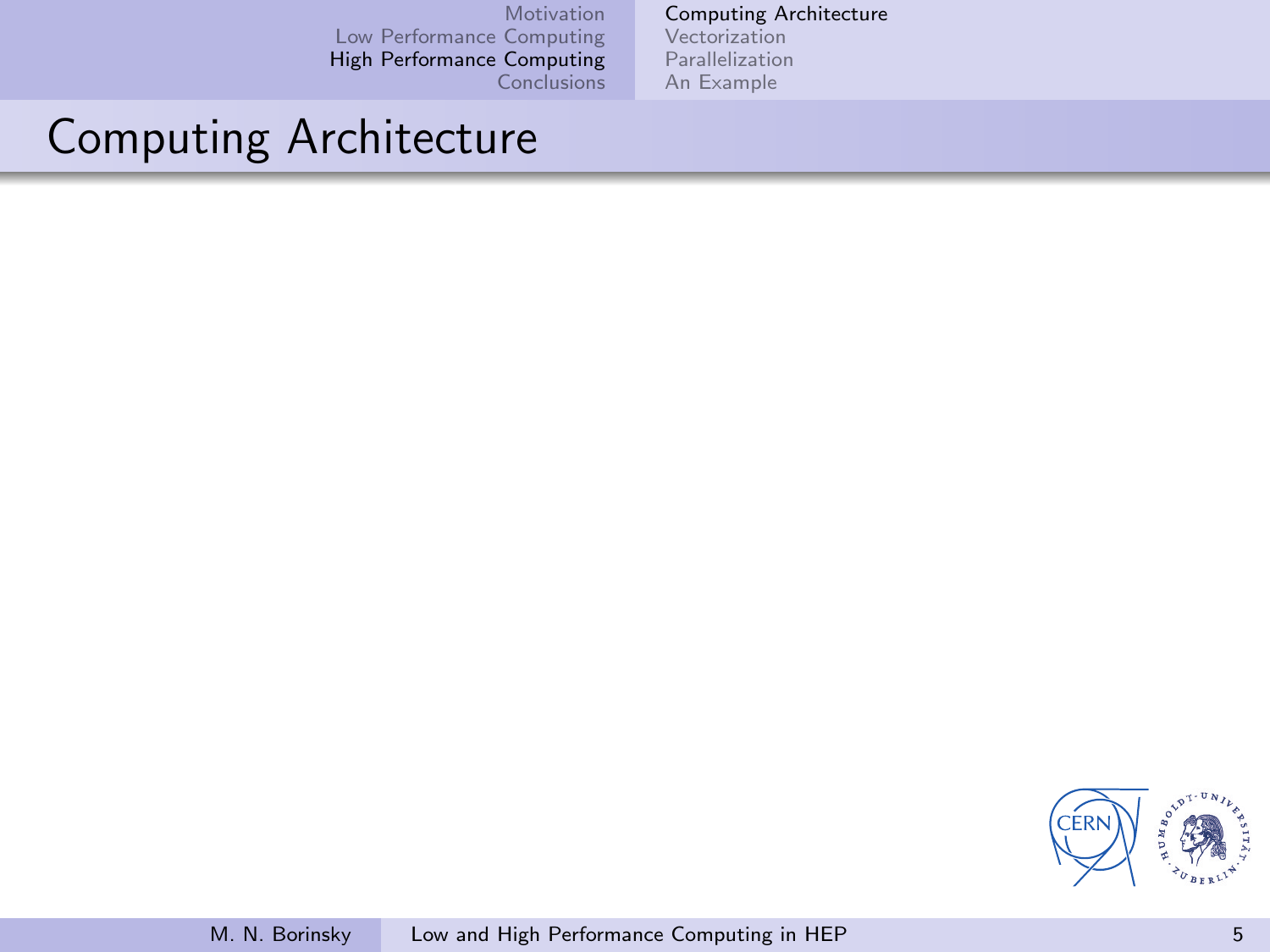[Computing Architecture](#page-4-0) [Vectorization](#page-5-0) [Parallelization](#page-6-0) [An Example](#page-7-0)

## Computing Architecture

The status quo is Cluster Computing!

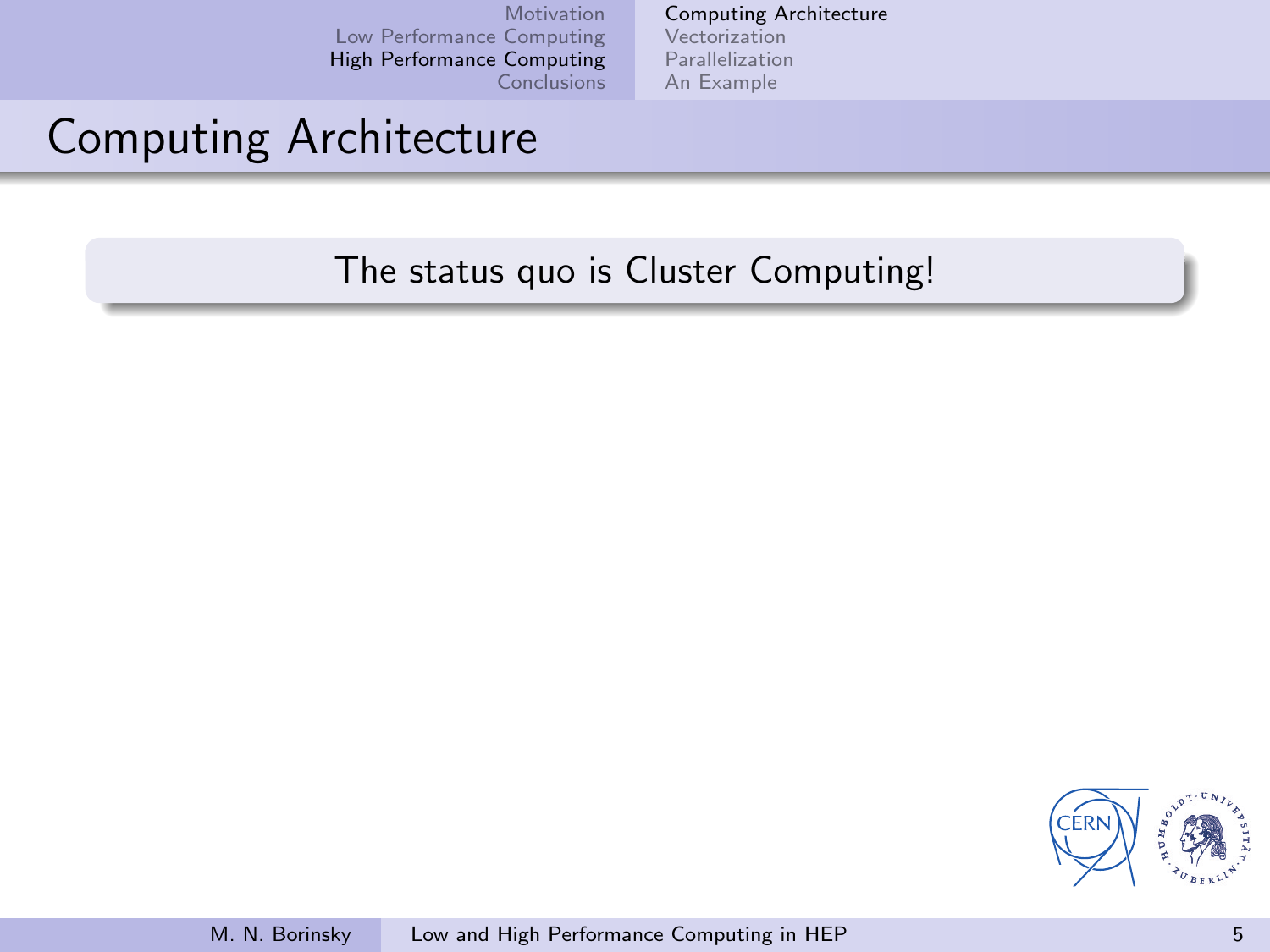[Computing Architecture](#page-4-0) [Vectorization](#page-5-0) [Parallelization](#page-6-0) [An Example](#page-7-0)

## Computing Architecture

The status quo is Cluster Computing!

- Needs to be bought and maintained or rent.
	- ⇒ expensive!

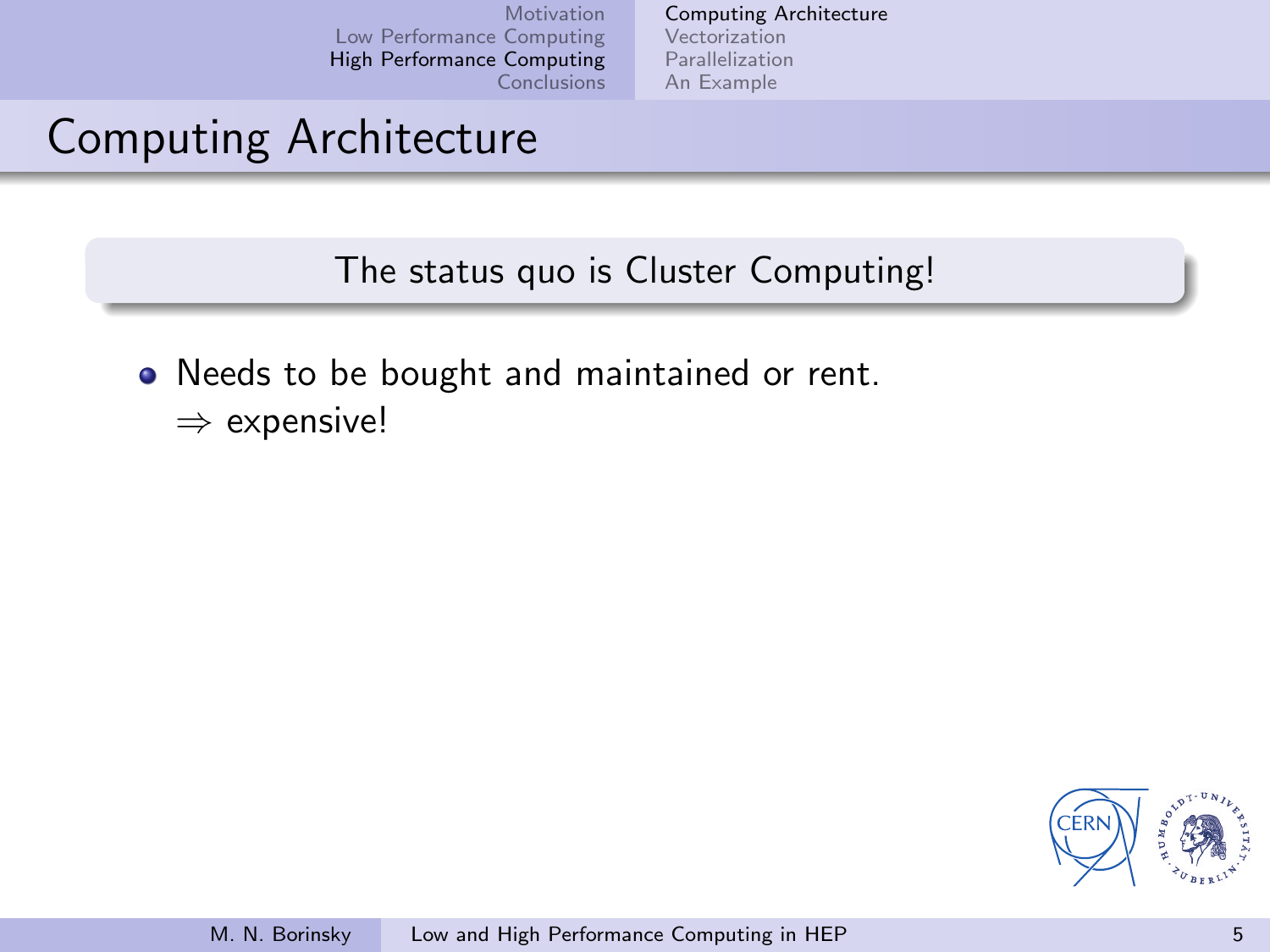[Computing Architecture](#page-4-0) [Vectorization](#page-5-0) [Parallelization](#page-6-0) [An Example](#page-7-0)

## Computing Architecture

The status quo is Cluster Computing!

- Needs to be bought and maintained or rent.
	- ⇒ expensive!

Two basic properties of a typical cluster:

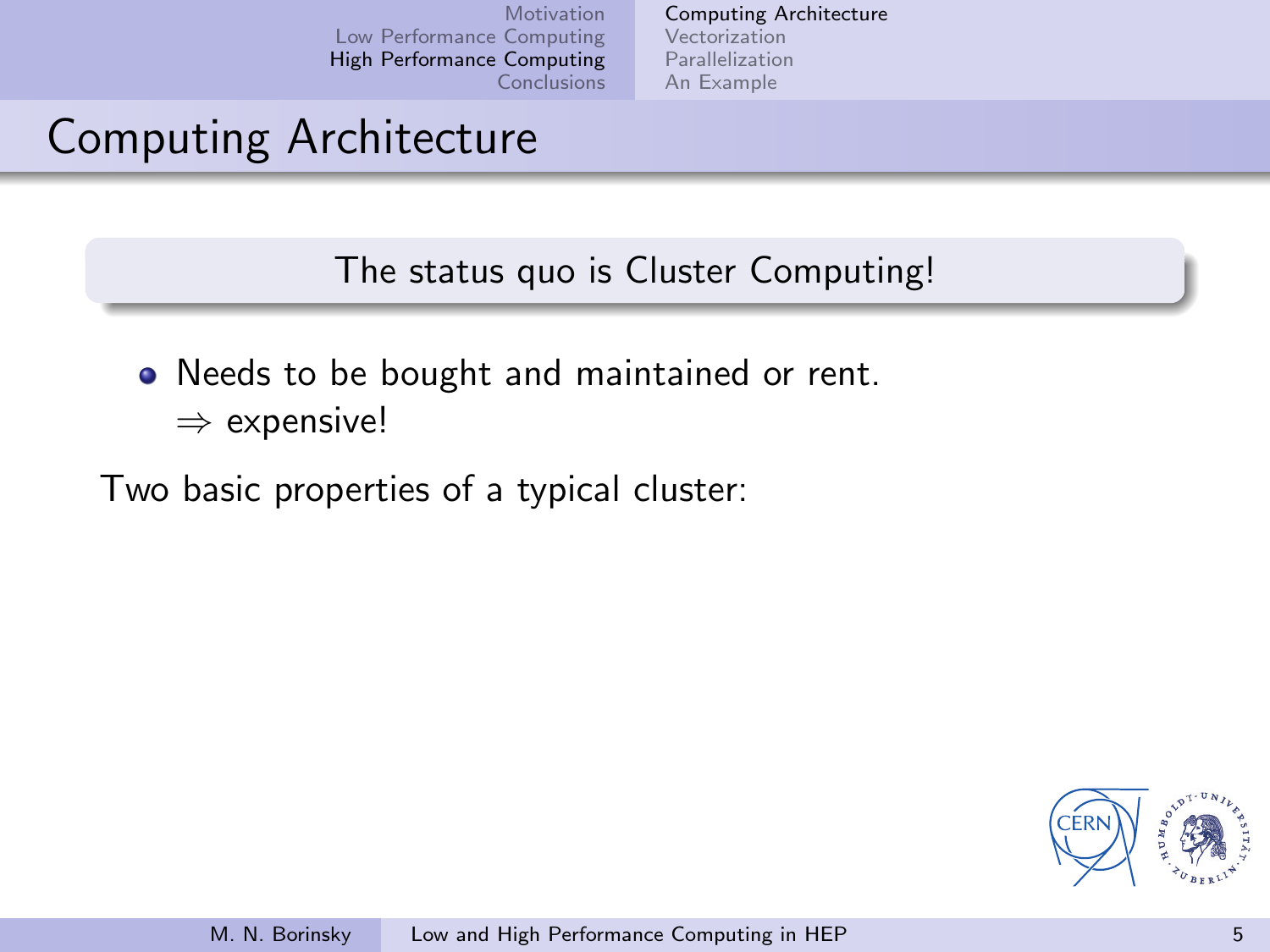[Computing Architecture](#page-4-0) [Vectorization](#page-5-0) [Parallelization](#page-6-0) [An Example](#page-7-0)

# Computing Architecture

The status quo is Cluster Computing!

- Needs to be bought and maintained or rent.
	- ⇒ expensive!

Two basic properties of a typical cluster:

• The speed/bandwidth of machines High for modern GPUs

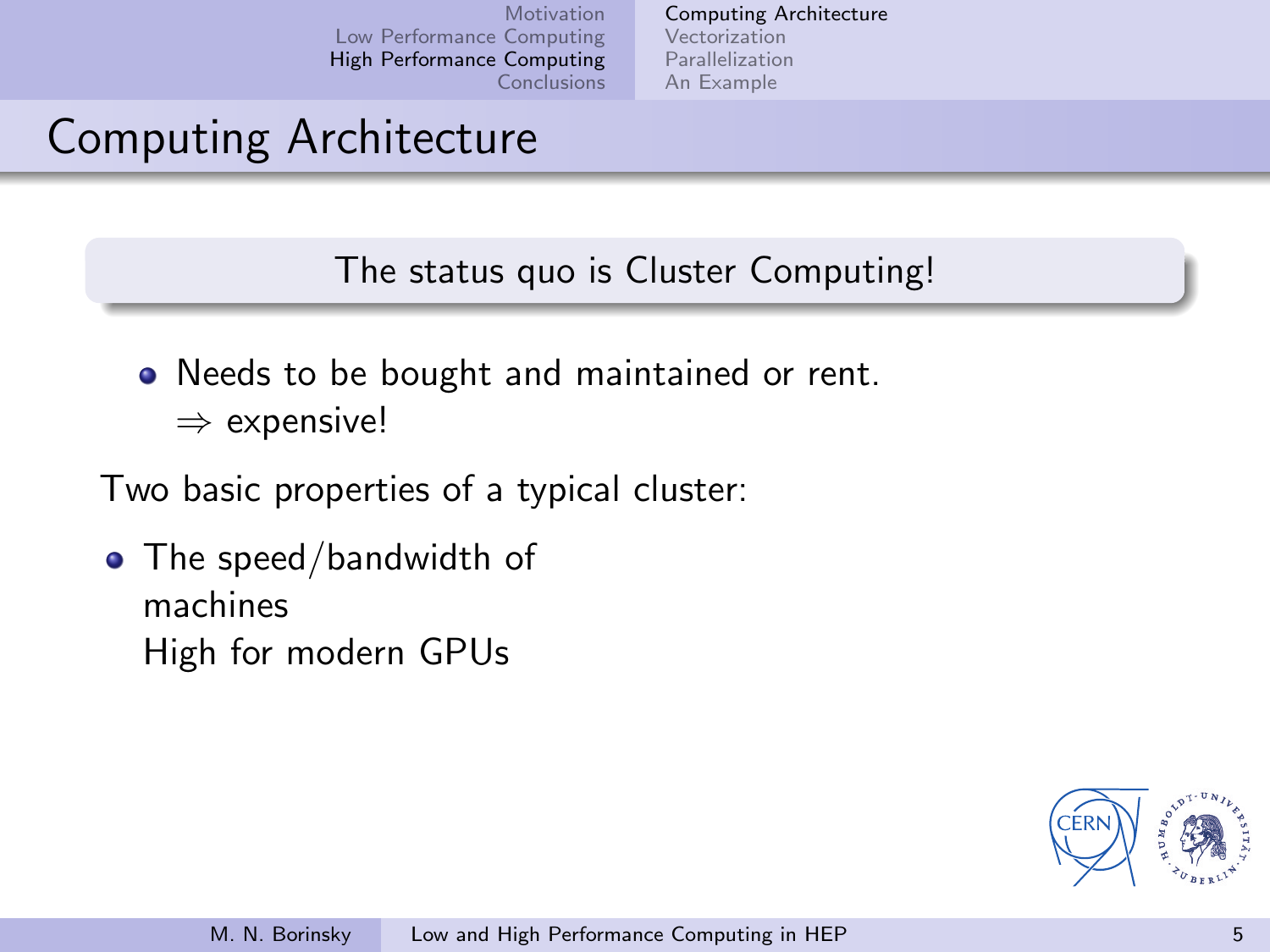[Computing Architecture](#page-4-0) [Vectorization](#page-5-0) [Parallelization](#page-6-0) [An Example](#page-7-0)

# Computing Architecture

The status quo is Cluster Computing!

- Needs to be bought and maintained or rent.
	- ⇒ expensive!

Two basic properties of a typical cluster:

• The speed/bandwidth of machines High for modern GPUs

⇒ Code Vectorization

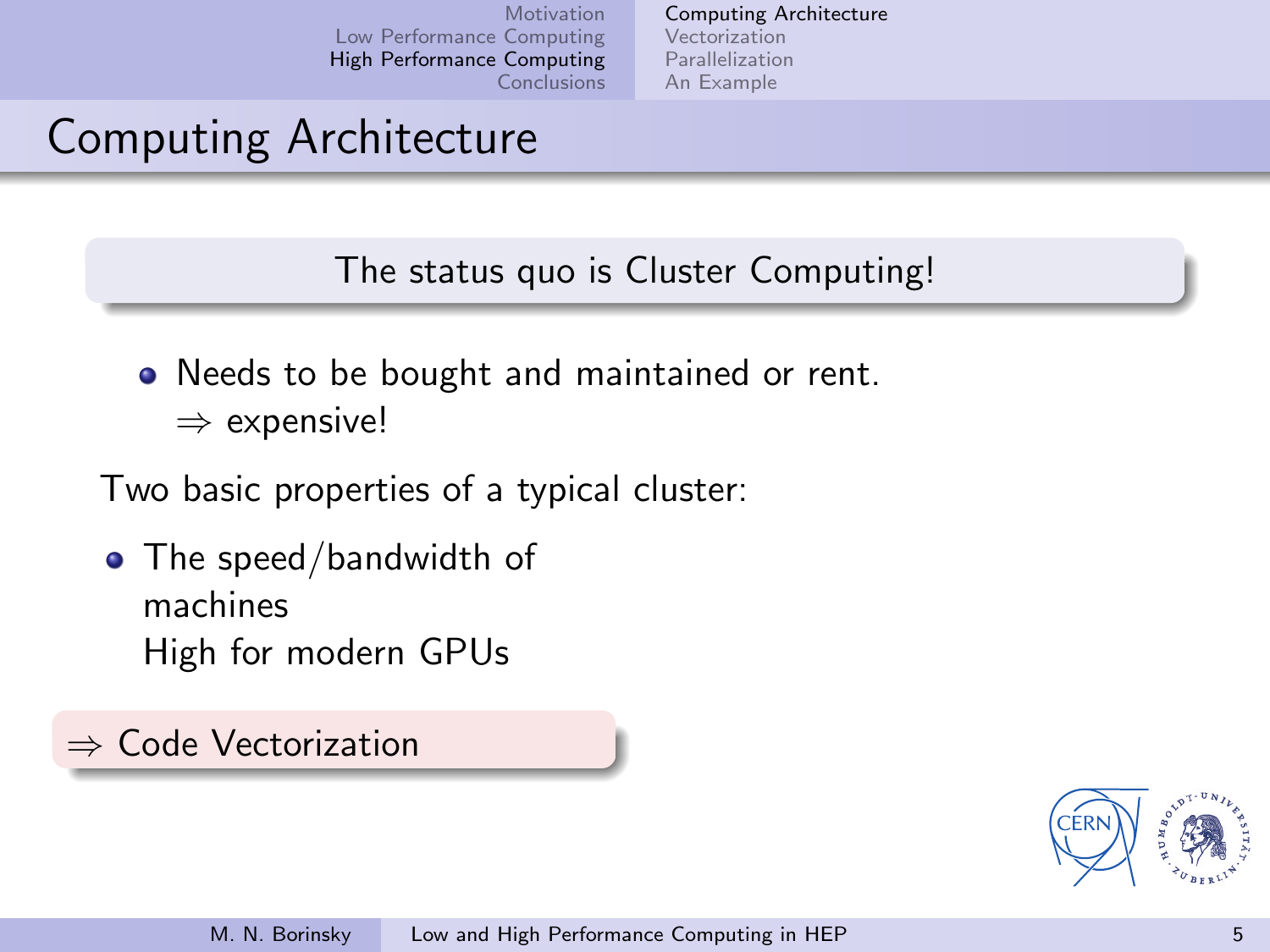[Computing Architecture](#page-4-0) [Vectorization](#page-5-0) [Parallelization](#page-6-0) [An Example](#page-7-0)

# Computing Architecture

The status quo is Cluster Computing!

• Needs to be bought and maintained or rent. ⇒ expensive!

Two basic properties of a typical cluster:

• The speed/bandwidth of machines High for modern GPUs

⇒ Code Vectorization

• The total number of computers or processors in the cluster.

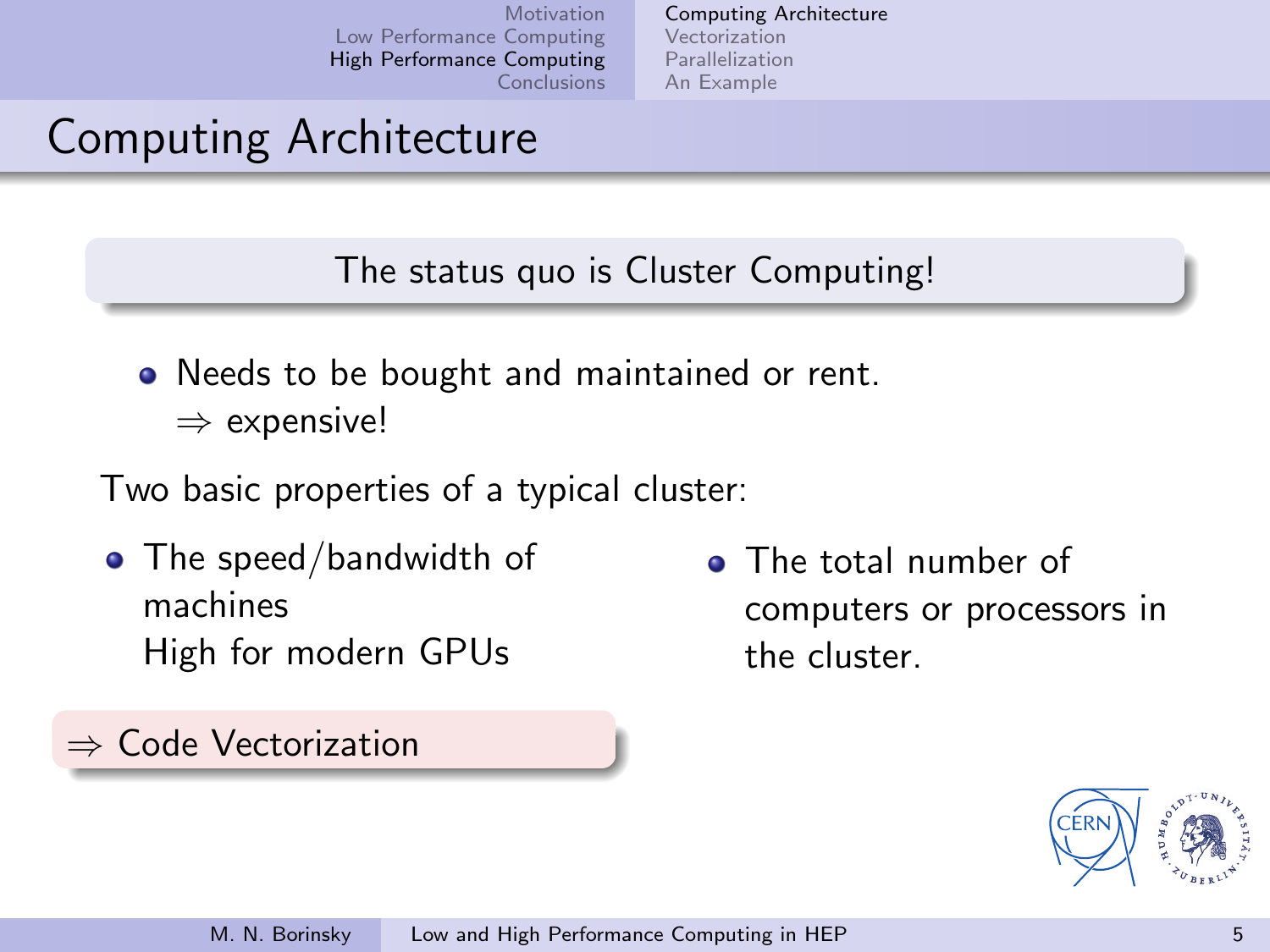[Computing Architecture](#page-4-0) [Vectorization](#page-5-0) [Parallelization](#page-6-0) [An Example](#page-7-0)

# Computing Architecture

The status quo is Cluster Computing!

• Needs to be bought and maintained or rent. ⇒ expensive!

Two basic properties of a typical cluster:

• The speed/bandwidth of machines High for modern GPUs

⇒ Code Vectorization

• The total number of computers or processors in the cluster.

⇒ Code Parallelization

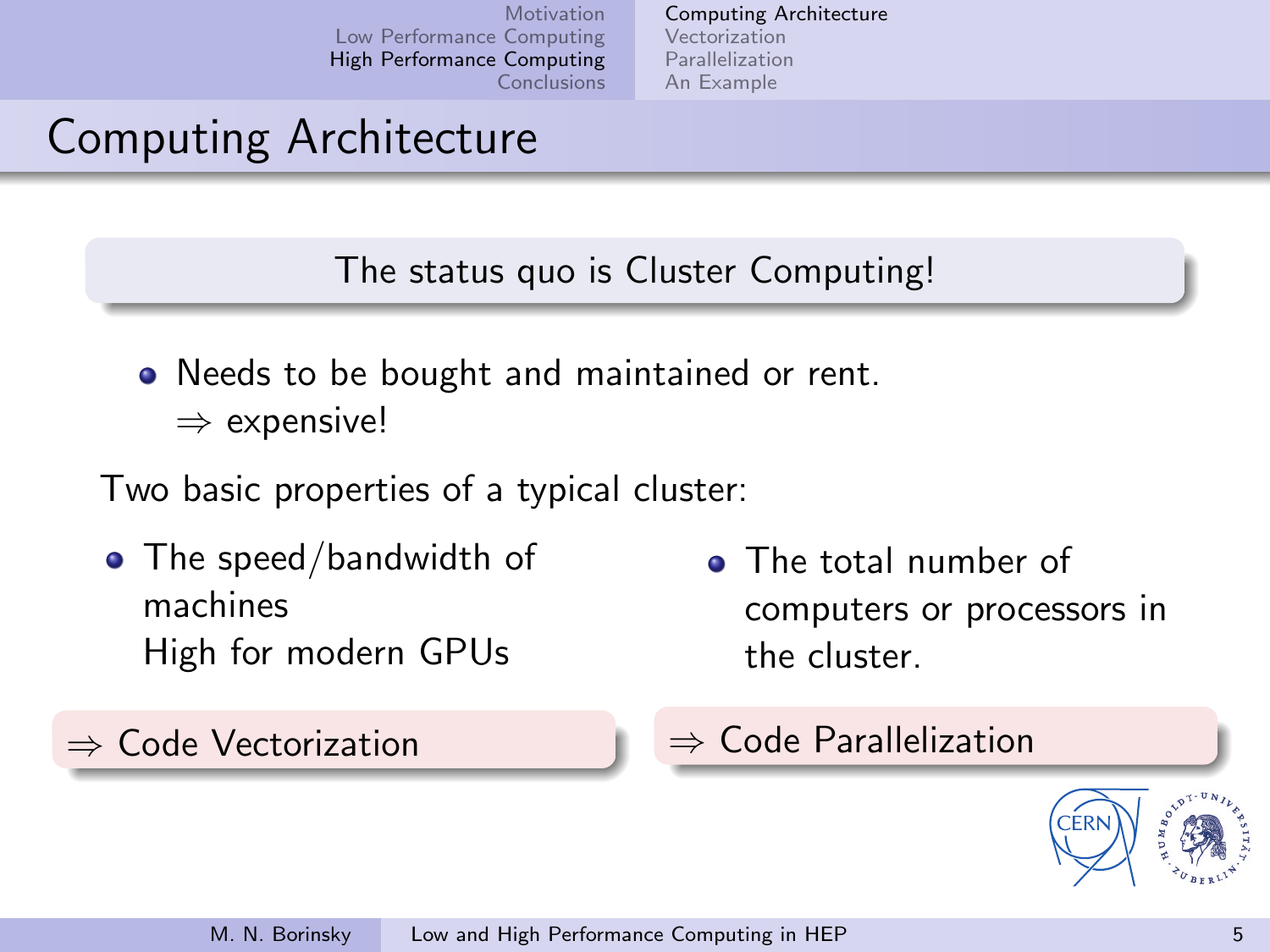[Computing Architecture](#page-4-0) [Vectorization](#page-5-0) [Parallelization](#page-6-0) [An Example](#page-7-0)

# Computing Architecture

The status quo is Cluster Computing!

• Needs to be bought and maintained or rent. ⇒ expensive!

Two basic properties of a typical cluster:

• The speed/bandwidth of machines High for modern GPUs

⇒ Code Vectorization

• The total number of computers or processors in the cluster.

⇒ Code Parallelization

### Both are non trivial!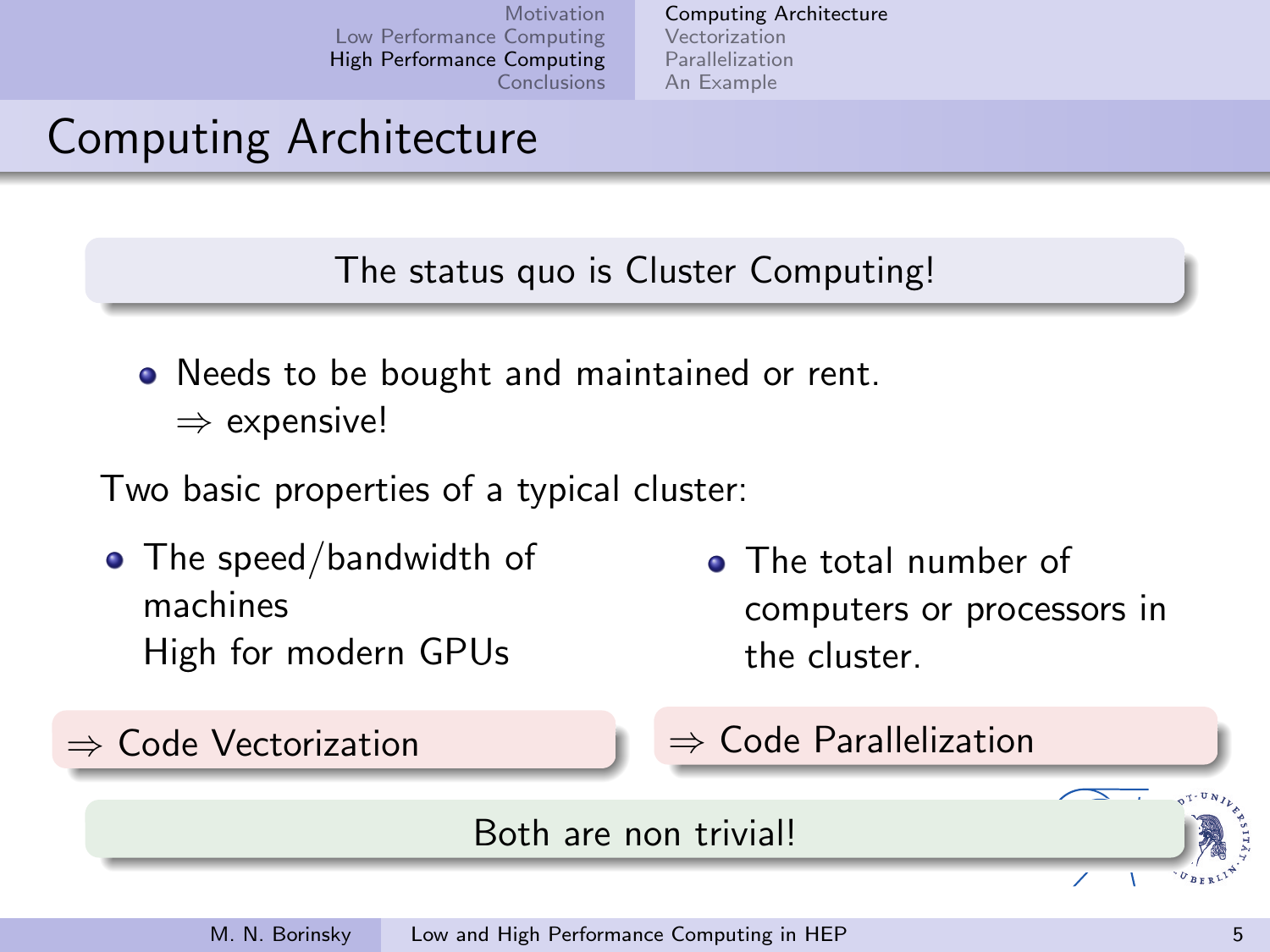[Computing Architecture](#page-4-0) [Vectorization](#page-5-0) [Parallelization](#page-6-0) [An Example](#page-7-0)

## Vectorization

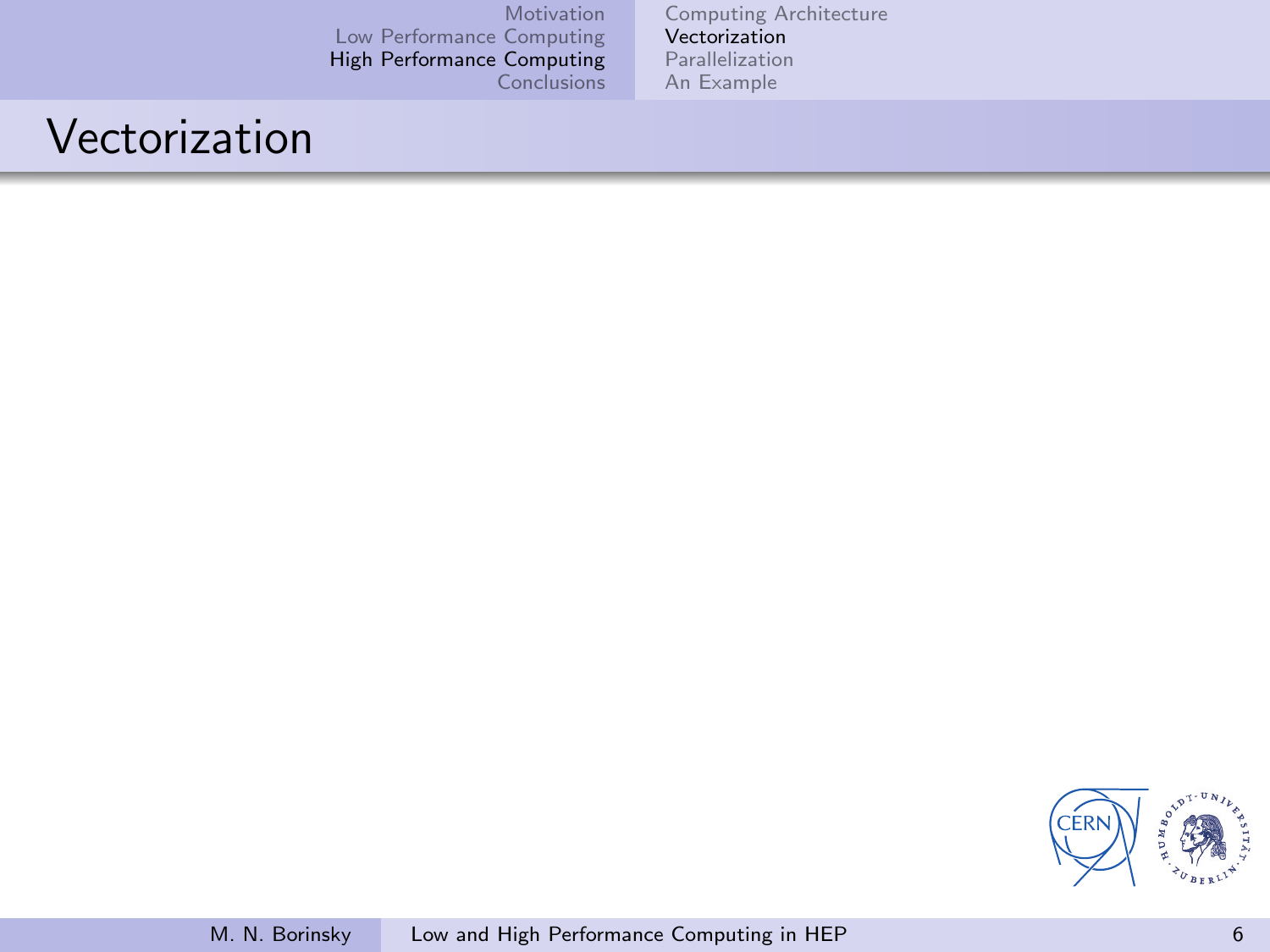[Computing Architecture](#page-4-0) [Vectorization](#page-5-0) [Parallelization](#page-6-0) [An Example](#page-7-0)

## Vectorization

CPU clock rates are not increasing much anymore.

Newer CPUs can process whole chunks of data at once instead.

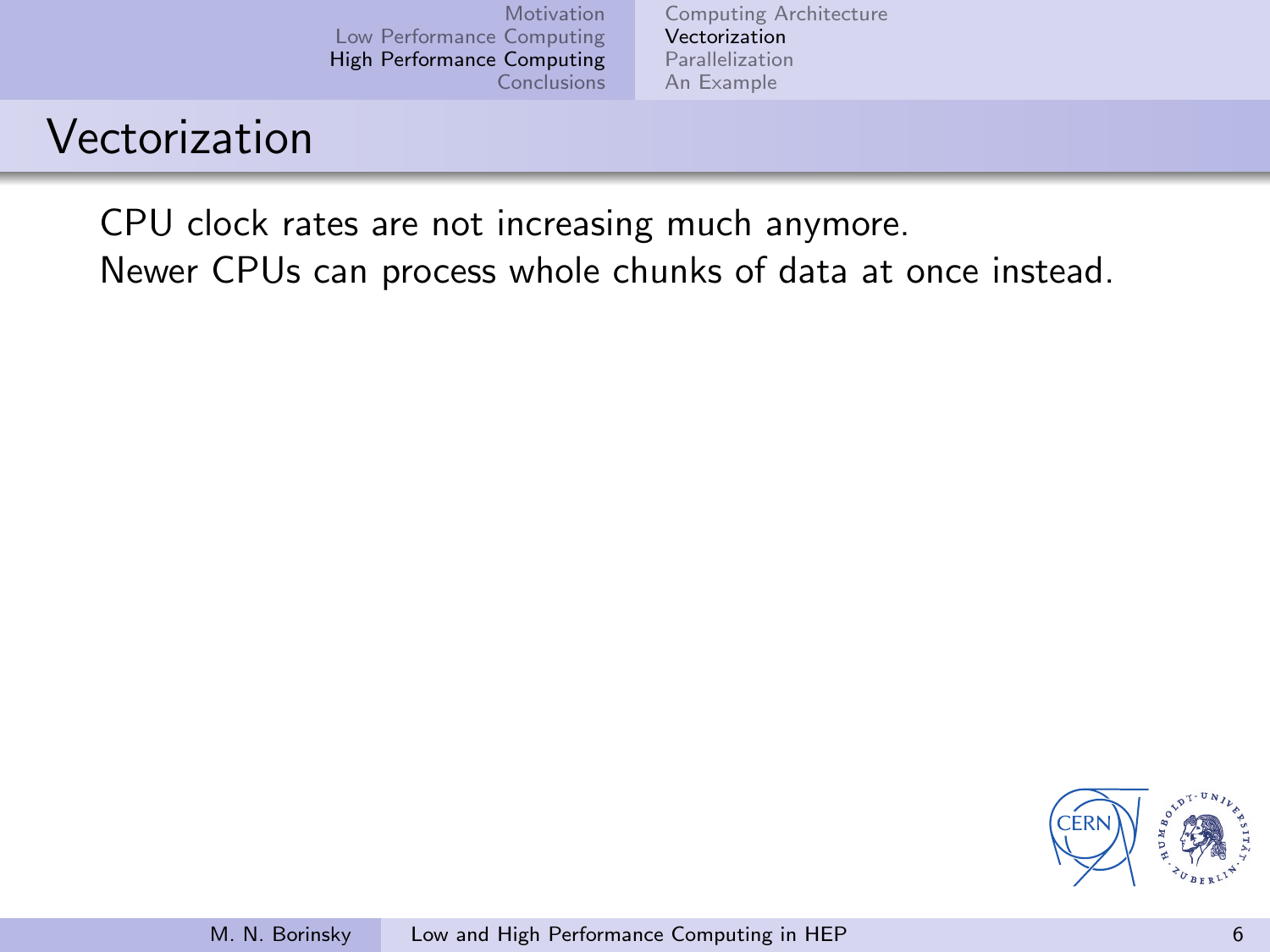[Computing Architecture](#page-4-0) [Vectorization](#page-5-0) [Parallelization](#page-6-0) [An Example](#page-7-0)

## Vectorization

CPU clock rates are not increasing much anymore.

Newer CPUs can process whole chunks of data at once instead.



Figure: Illustration of a vector architecture

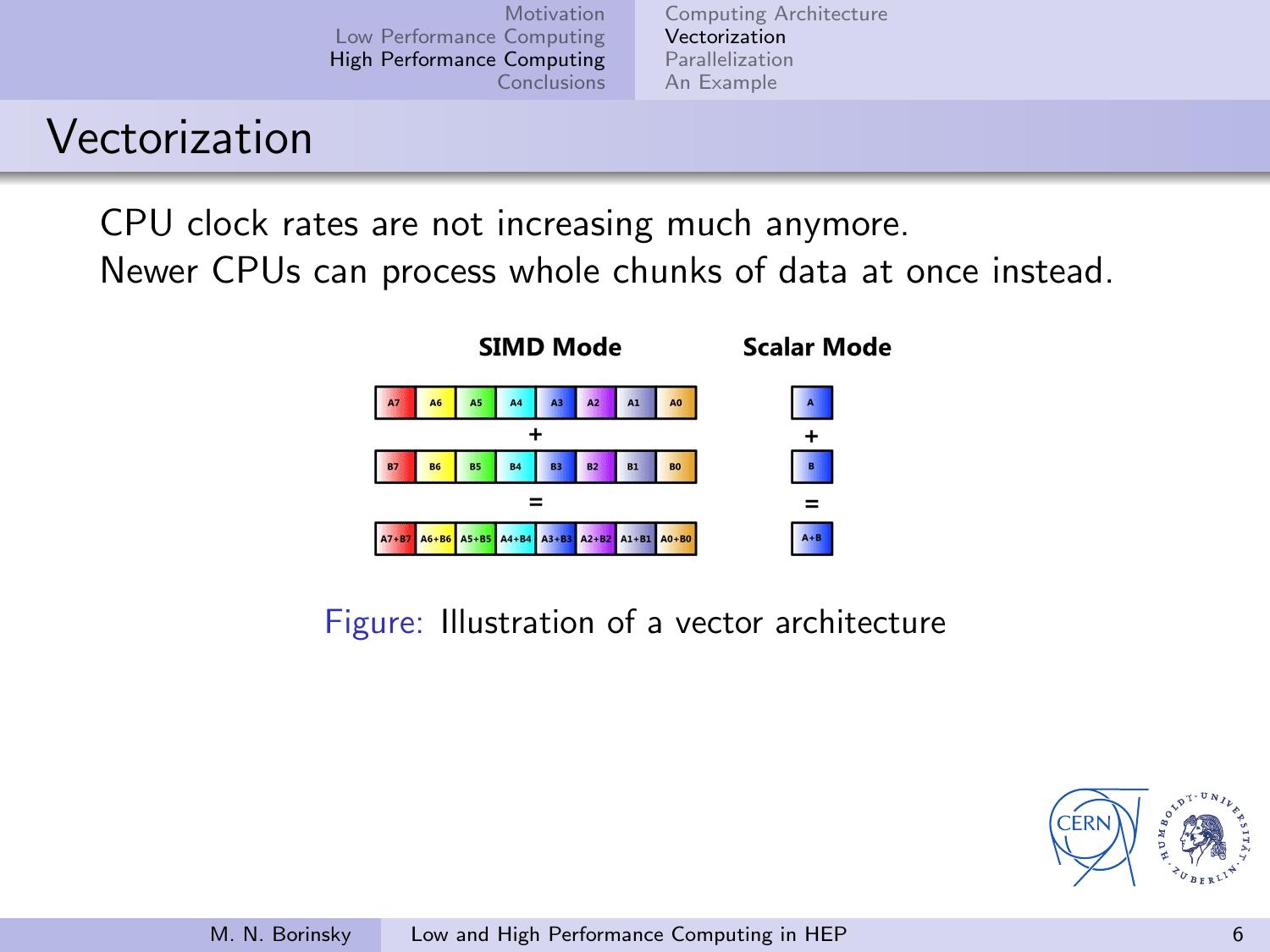[Computing Architecture](#page-4-0) [Vectorization](#page-5-0) [Parallelization](#page-6-0) [An Example](#page-7-0)

## Vectorization

CPU clock rates are not increasing much anymore.

Newer CPUs can process whole chunks of data at once instead.



Figure: Illustration of a vector architecture

For your code to benefit you need to:

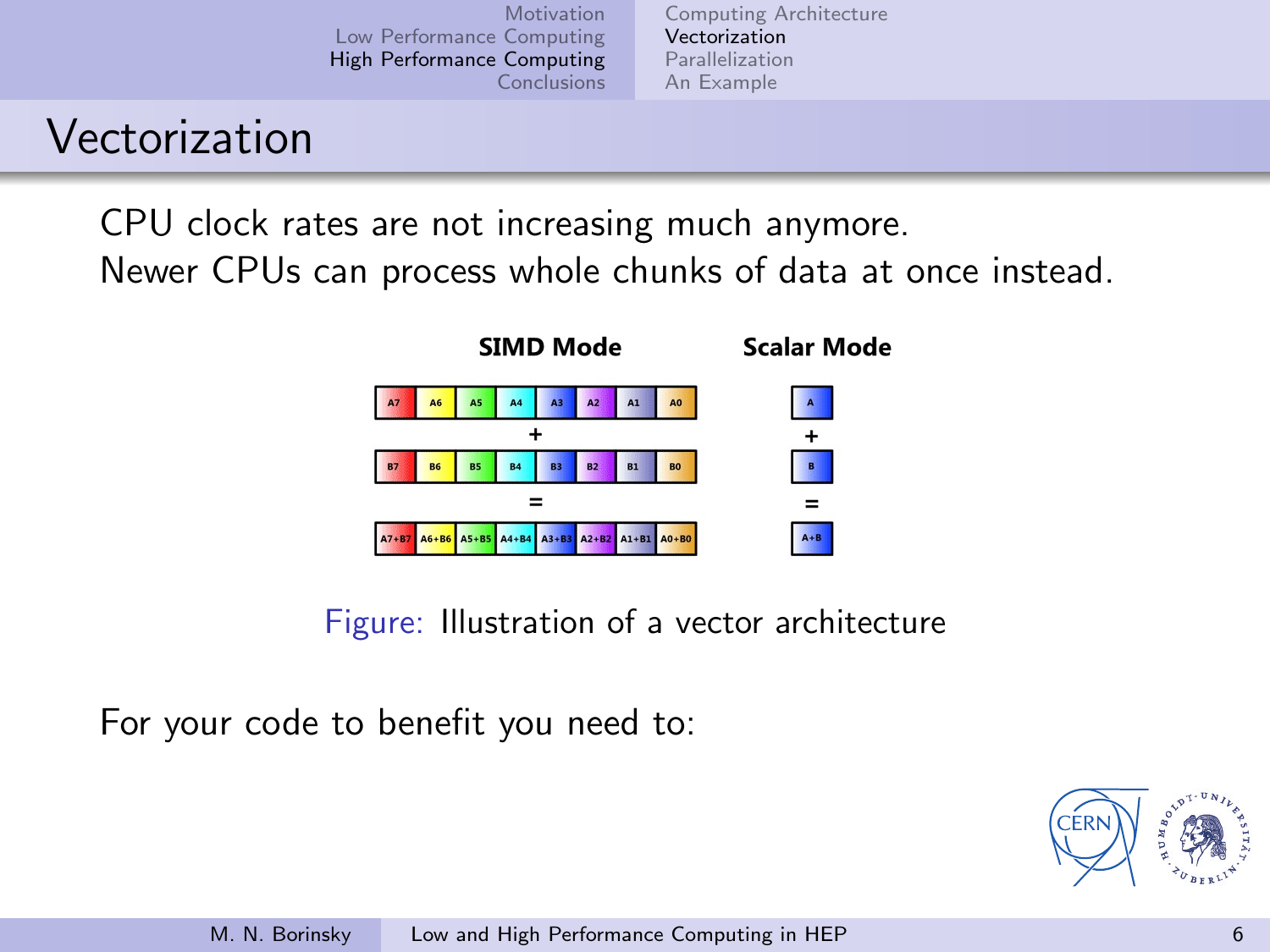[Computing Architecture](#page-4-0) [Vectorization](#page-5-0) [Parallelization](#page-6-0) [An Example](#page-7-0)

## Vectorization

CPU clock rates are not increasing much anymore.

Newer CPUs can process whole chunks of data at once instead.



Figure: Illustration of a vector architecture

For your code to benefit you need to:

**O** Deal with consecutive chunks of data

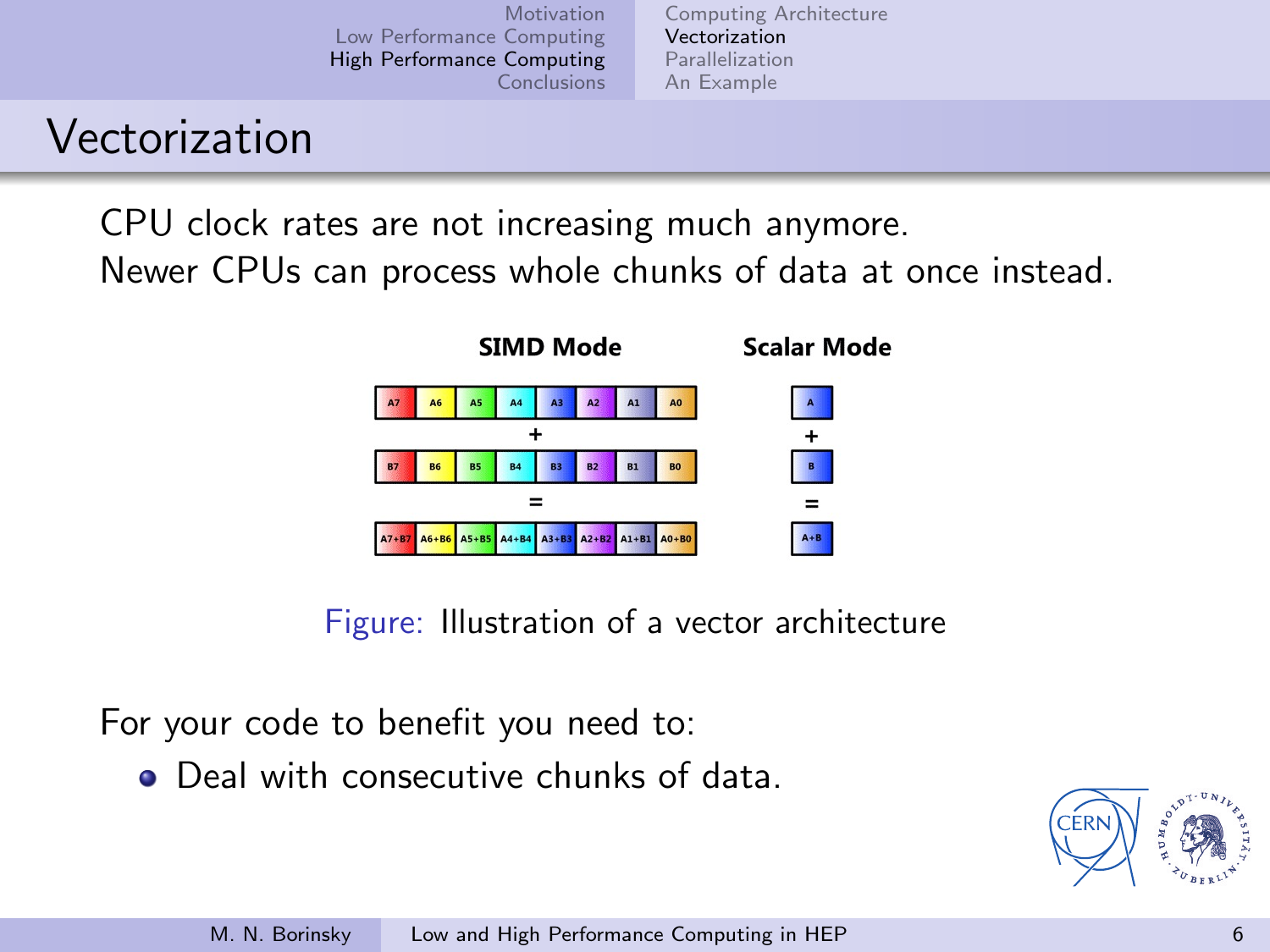[Computing Architecture](#page-4-0) [Vectorization](#page-5-0) [Parallelization](#page-6-0) [An Example](#page-7-0)

## Vectorization

CPU clock rates are not increasing much anymore.

Newer CPUs can process whole chunks of data at once instead.



Figure: Illustration of a vector architecture

For your code to benefit you need to:

- **O** Deal with consecutive chunks of data
- Store the data consecutively in memory.

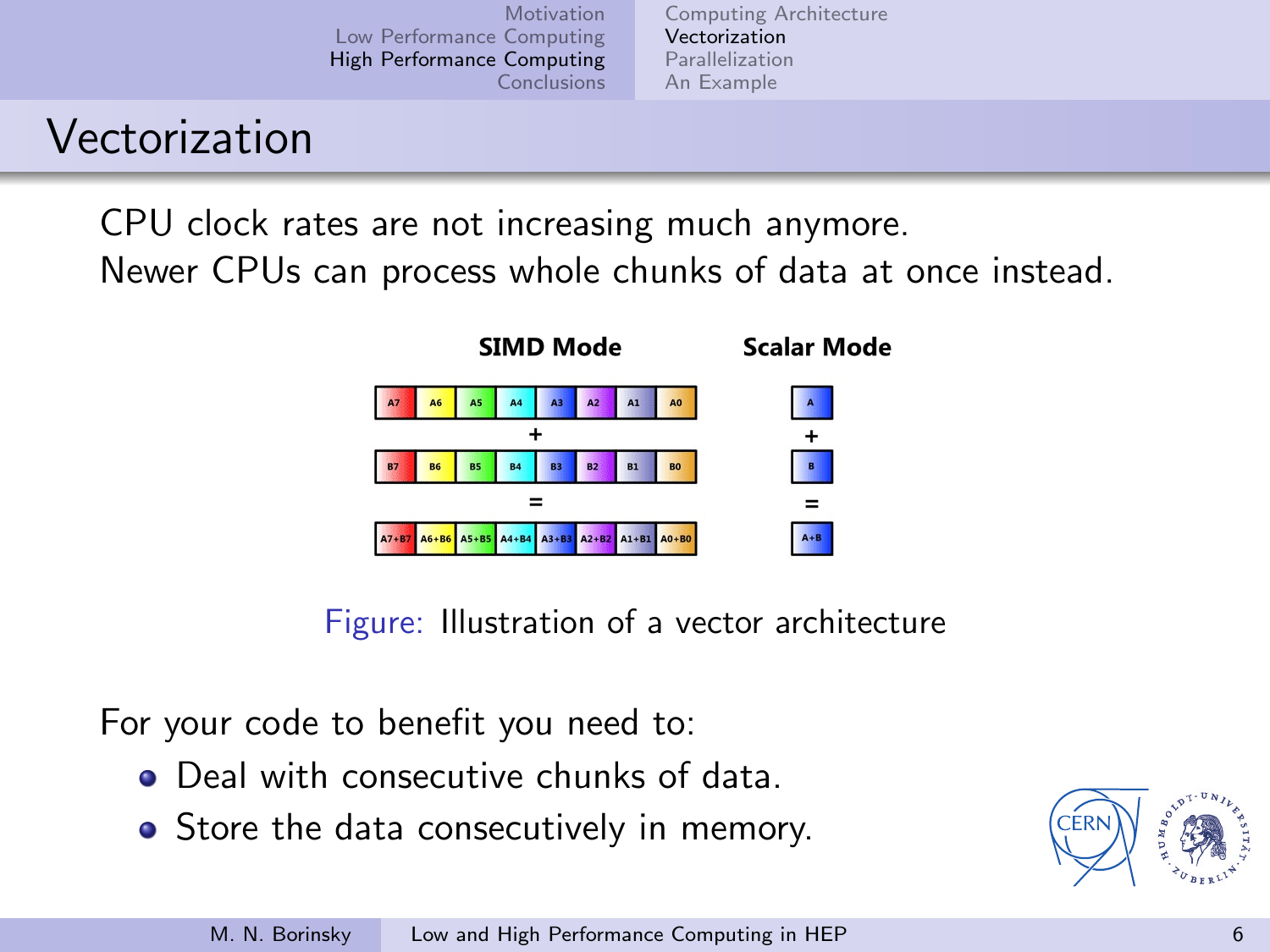[Computing Architecture](#page-4-0) [Vectorization](#page-5-0) [Parallelization](#page-6-0) [An Example](#page-7-0)

# Vectorization

CPU clock rates are not increasing much anymore.

Newer CPUs can process whole chunks of data at once instead.



Figure: Illustration of a vector architecture

For your code to benefit you need to:

- **•** Deal with consecutive chunks of data
- Store the data consecutively in memory.
- Plan ahead! Already written code is hard to vectorize.

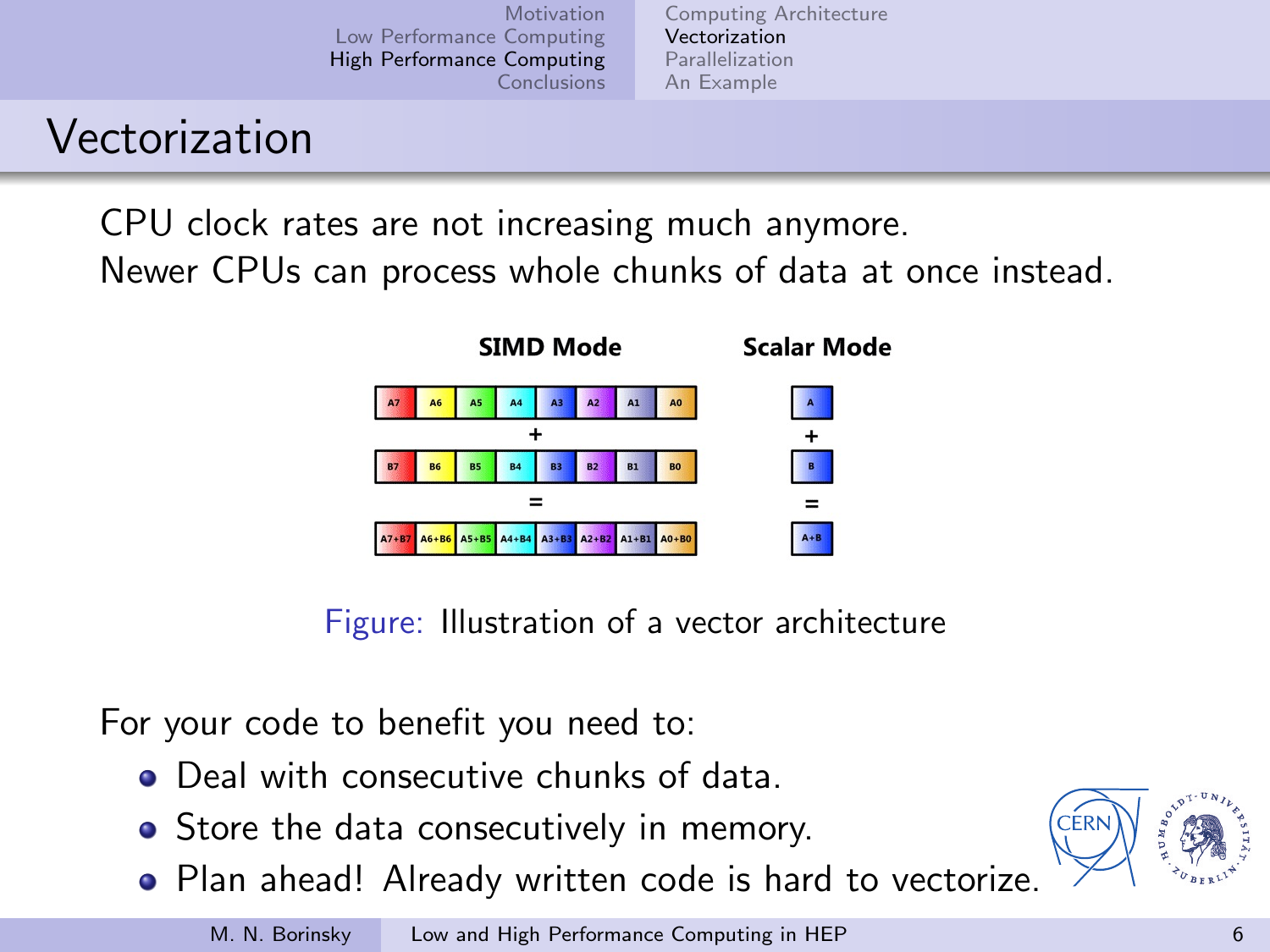[Computing Architecture](#page-4-0) [Vectorization](#page-5-0) [Parallelization](#page-6-0) [An Example](#page-7-0)

## Parallelization

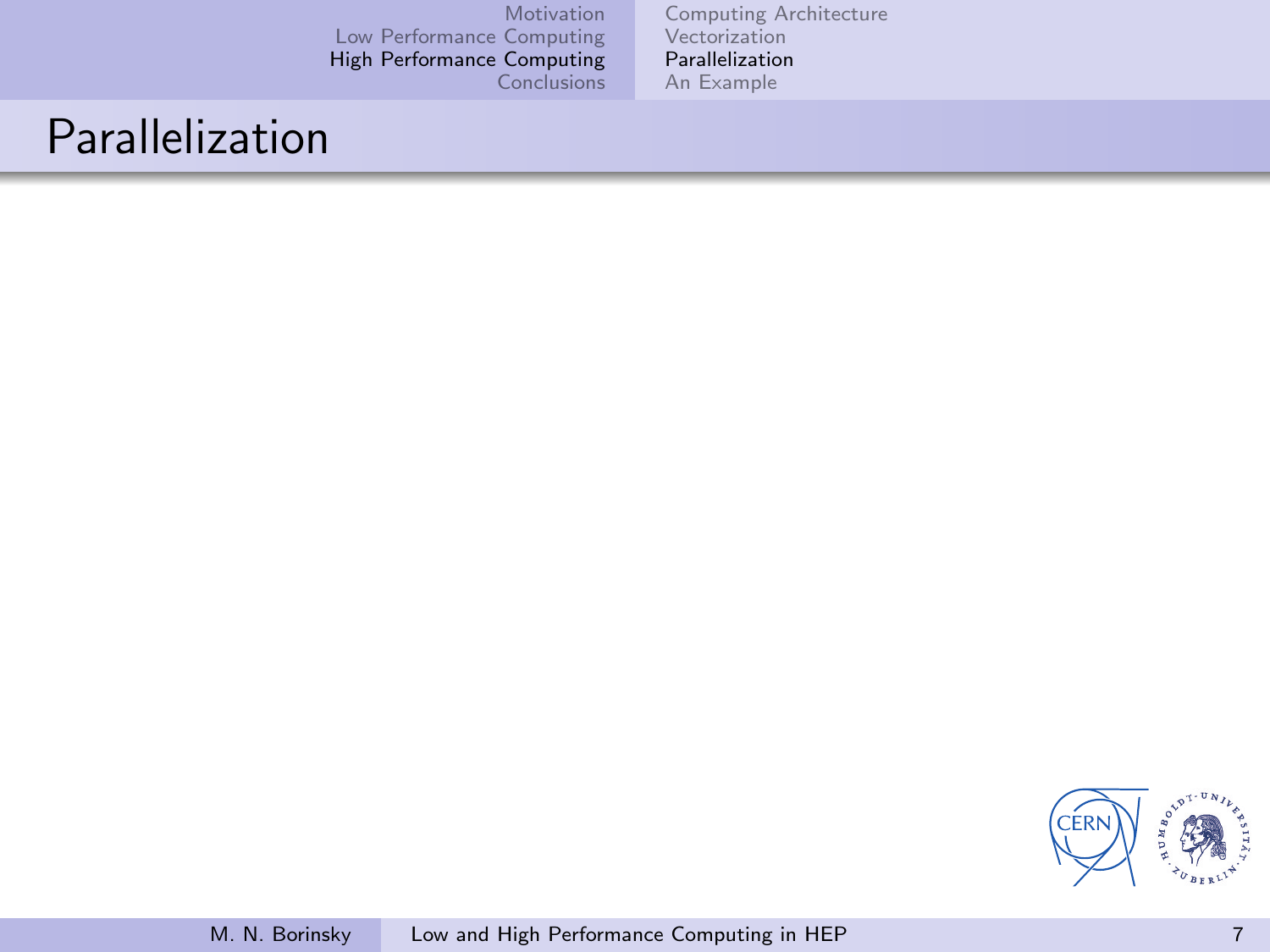[Computing Architecture](#page-4-0) [Vectorization](#page-5-0) [Parallelization](#page-6-0) [An Example](#page-7-0)

## Parallelization

It is hard to change the architecture of an existing cluster. But adding more CPUs to the cluster is easy and cheap.

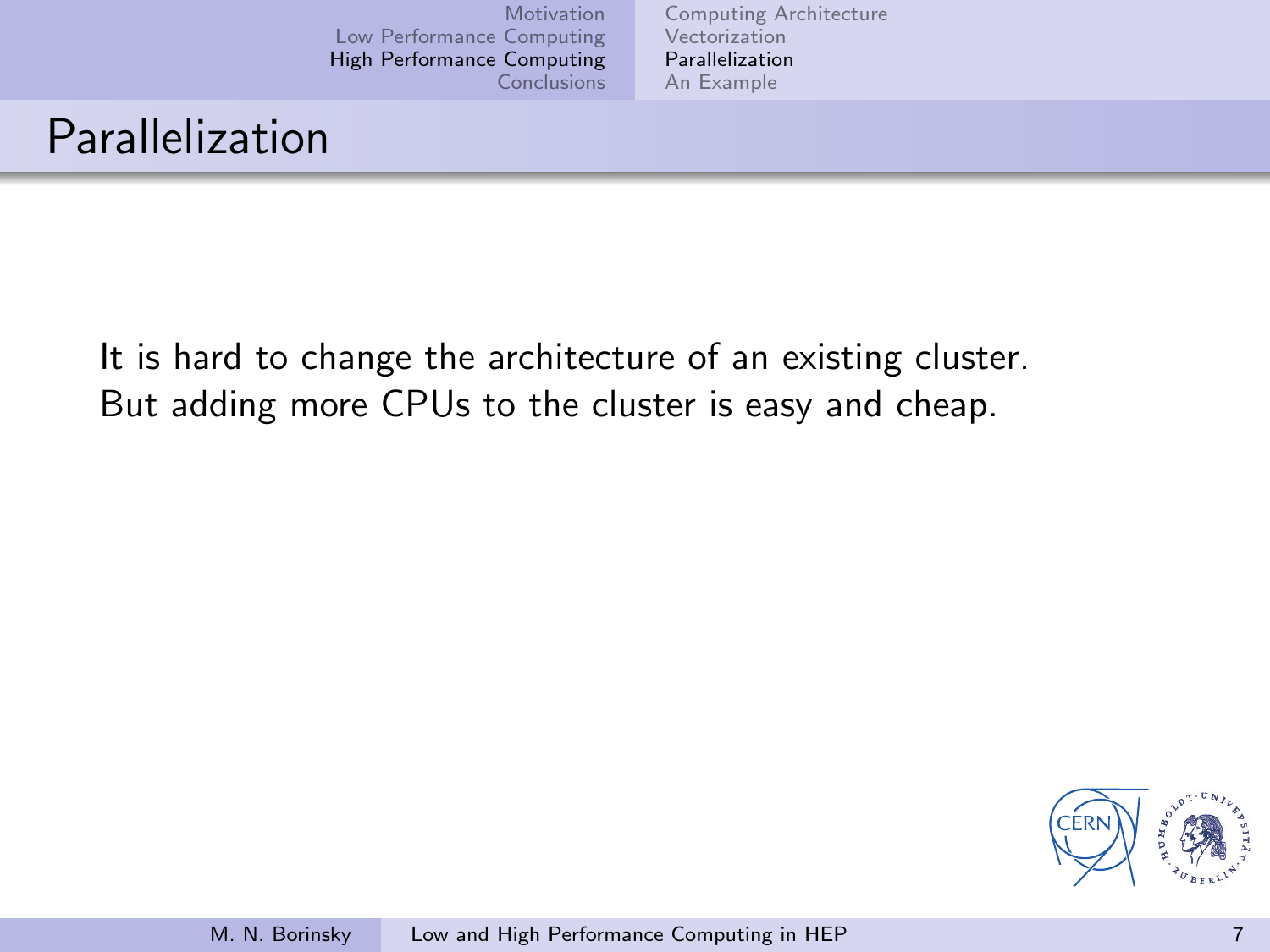[Computing Architecture](#page-4-0) [Vectorization](#page-5-0) [Parallelization](#page-6-0) [An Example](#page-7-0)

# Parallelization

It is hard to change the architecture of an existing cluster. But adding more CPUs to the cluster is easy and cheap. For your code to benefit you need to:

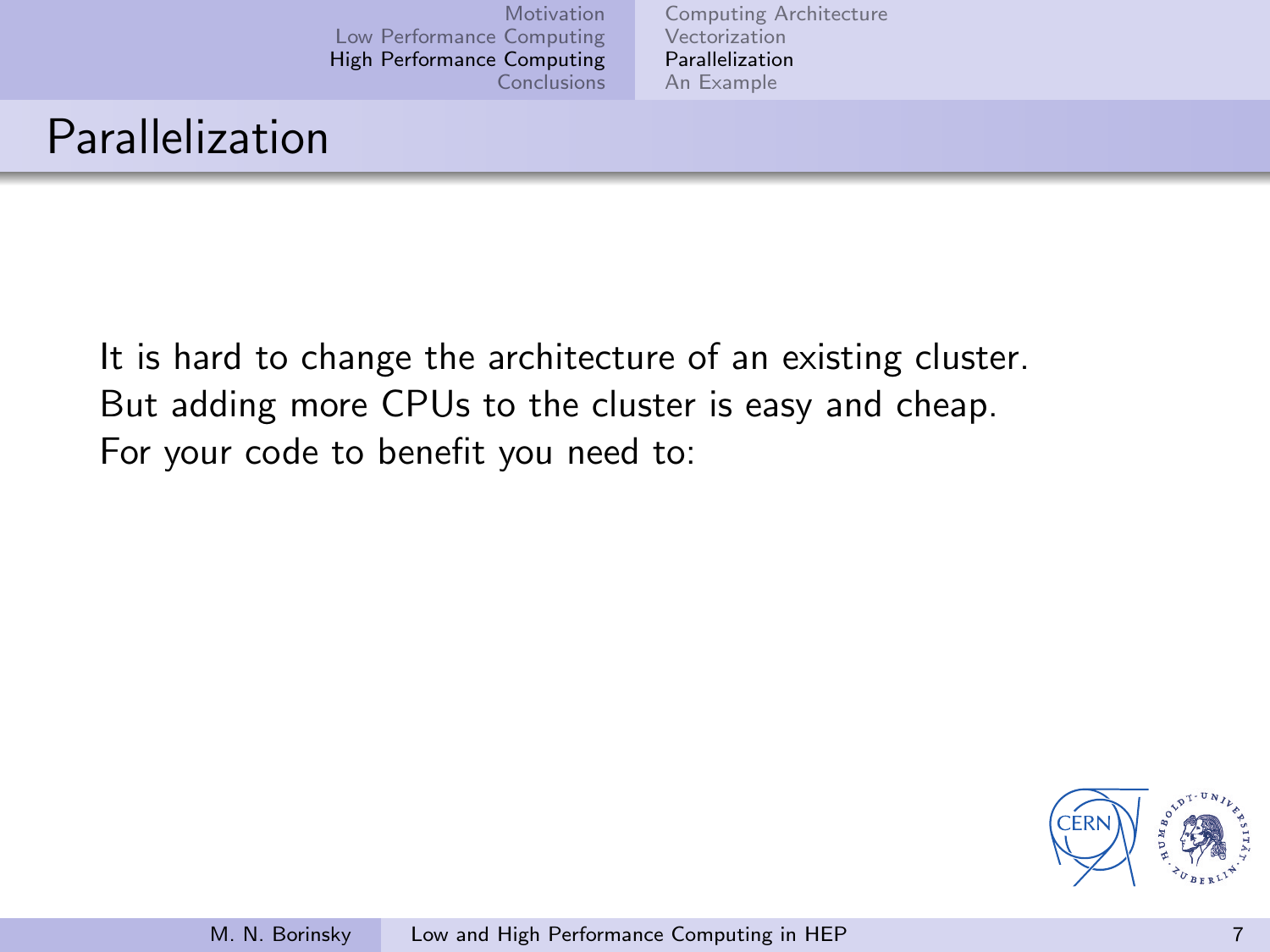[Computing Architecture](#page-4-0) [Vectorization](#page-5-0) [Parallelization](#page-6-0) [An Example](#page-7-0)

# Parallelization

It is hard to change the architecture of an existing cluster. But adding more CPUs to the cluster is easy and cheap. For your code to benefit you need to:

• Split the task into small sub tasks.

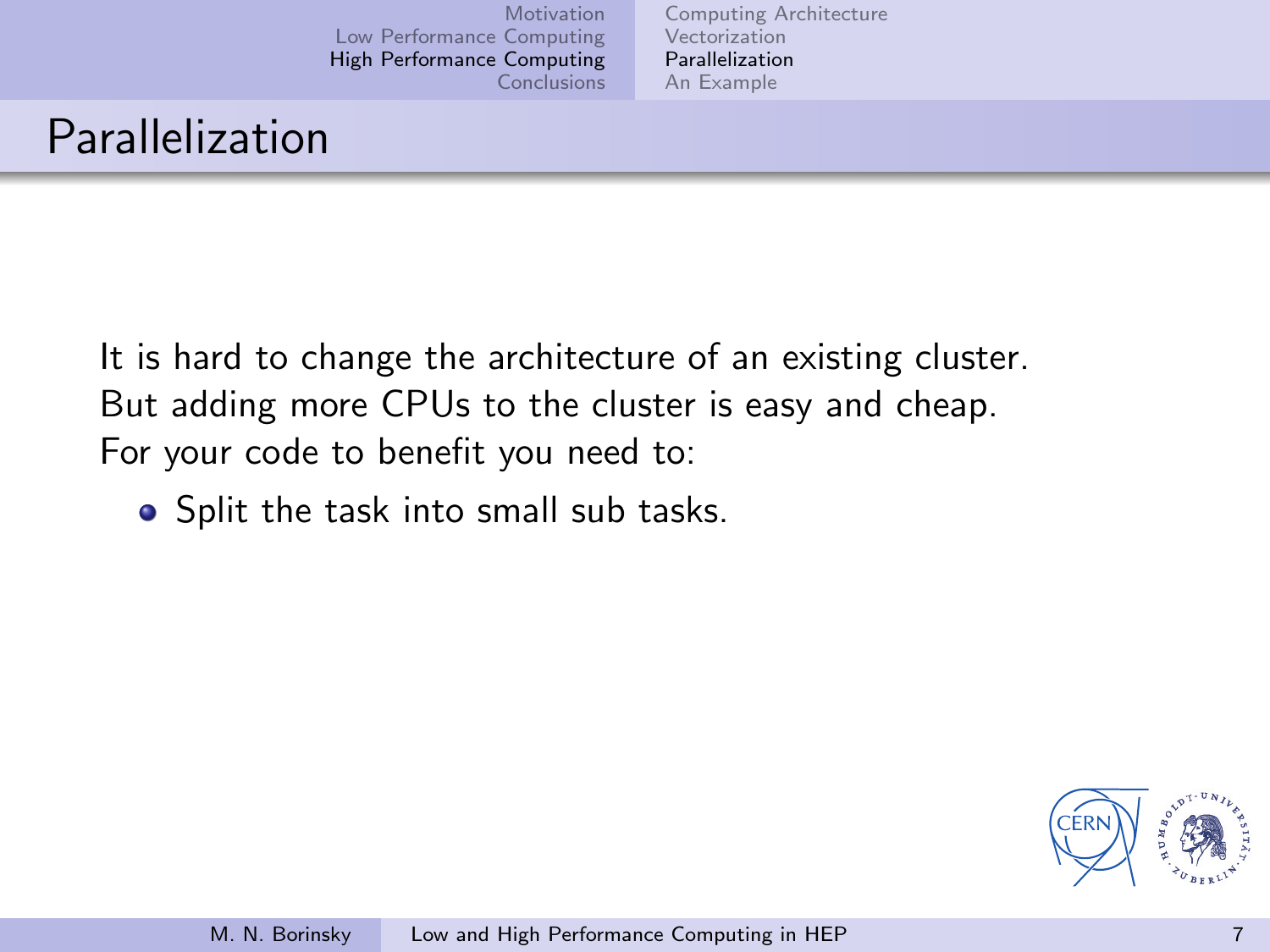[Computing Architecture](#page-4-0) [Vectorization](#page-5-0) [Parallelization](#page-6-0) [An Example](#page-7-0)

## Parallelization

It is hard to change the architecture of an existing cluster. But adding more CPUs to the cluster is easy and cheap. For your code to benefit you need to:

- Split the task into small sub tasks.
- Take care there are no dependencies e.g. no global variables.

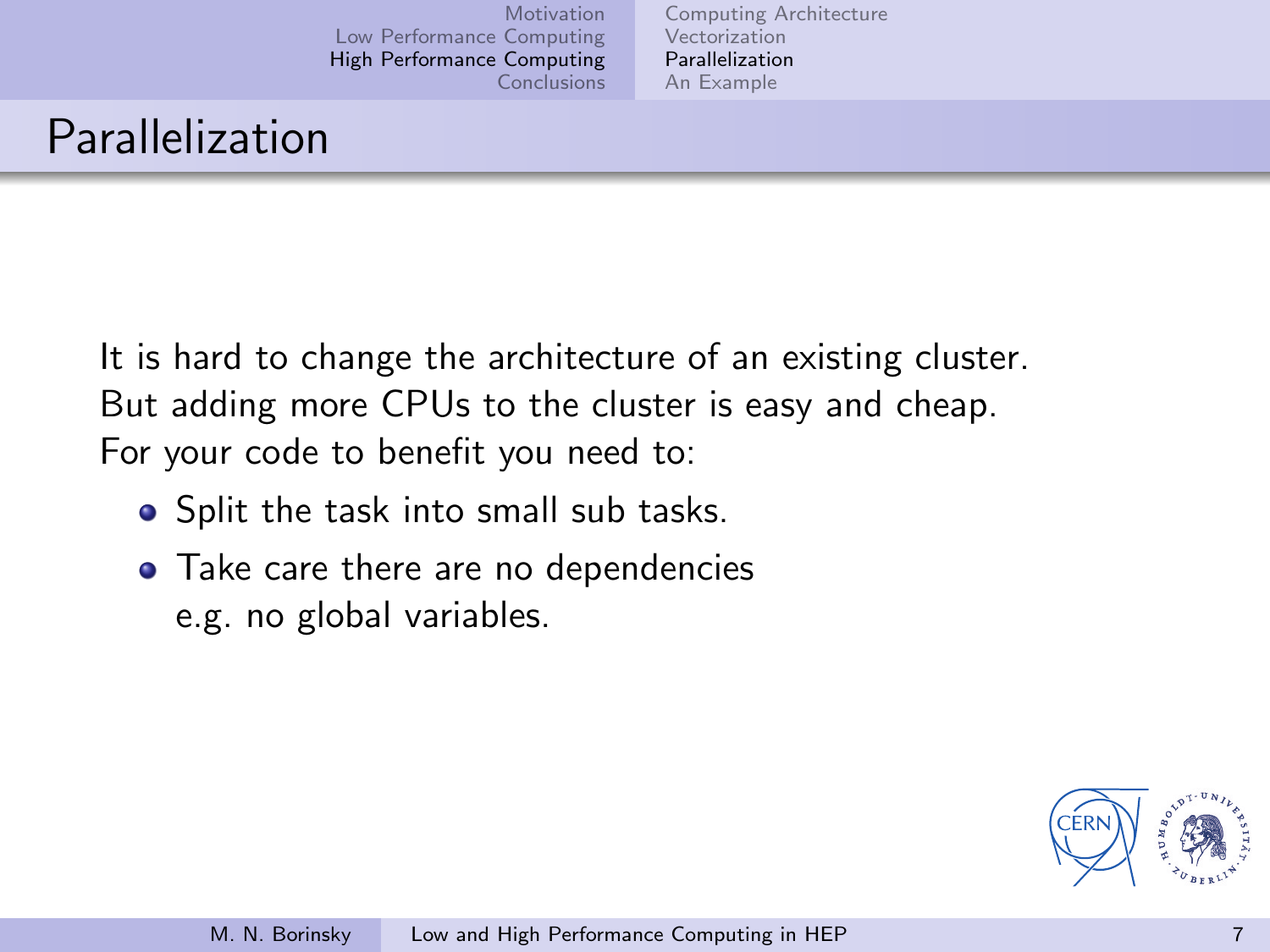[Computing Architecture](#page-4-0) [Vectorization](#page-5-0) [Parallelization](#page-6-0) [An Example](#page-7-0)

# Parallelization

It is hard to change the architecture of an existing cluster. But adding more CPUs to the cluster is easy and cheap. For your code to benefit you need to:

- Split the task into small sub tasks.
- Take care there are no dependencies e.g. no global variables.
- Plan ahead! Already written code is hard to parallelize.

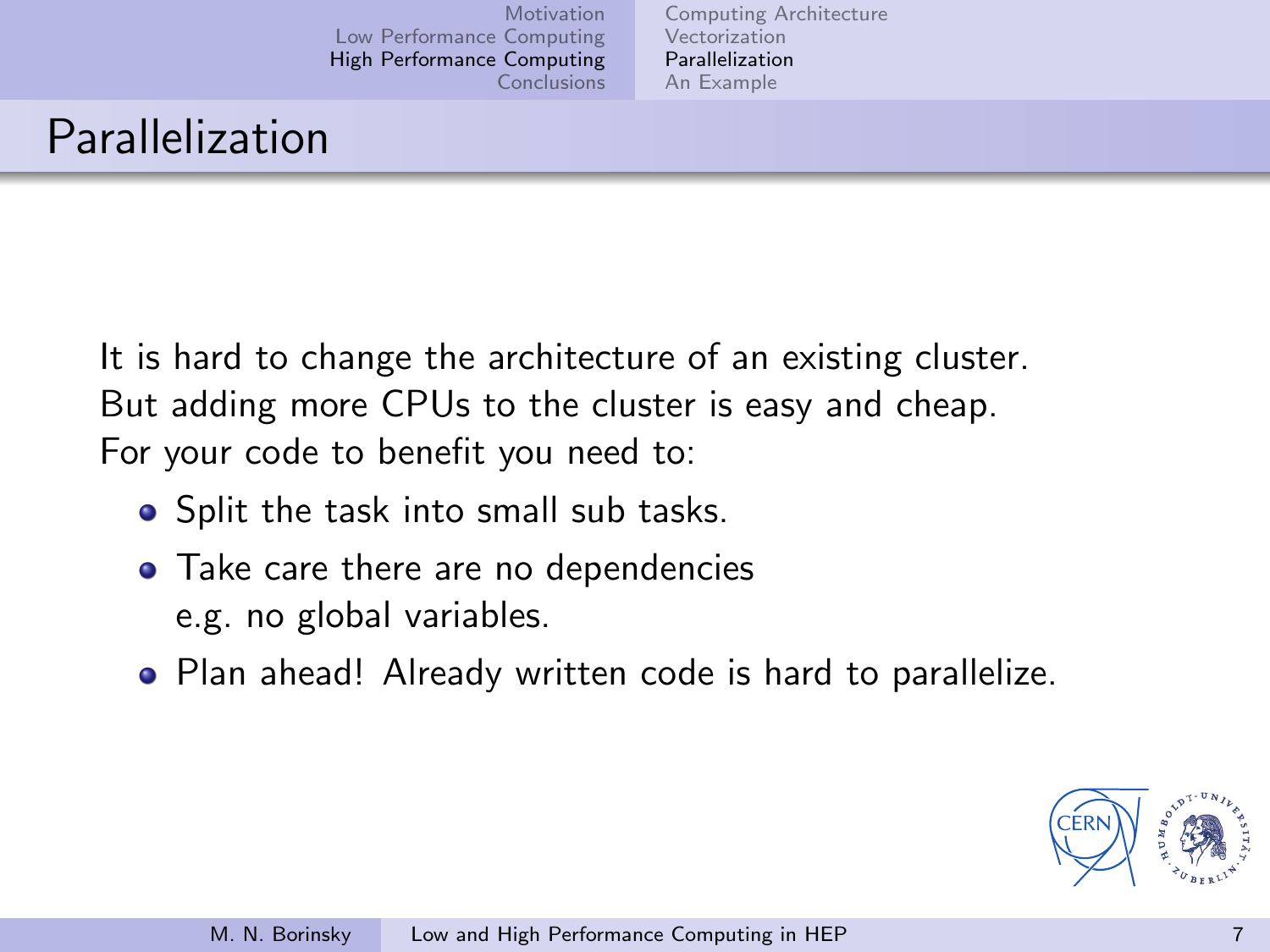[Computing Architecture](#page-4-0) [Vectorization](#page-5-0) [Parallelization](#page-6-0) [An Example](#page-7-0)

## Example: Parallelization and Vectorization in ROOT

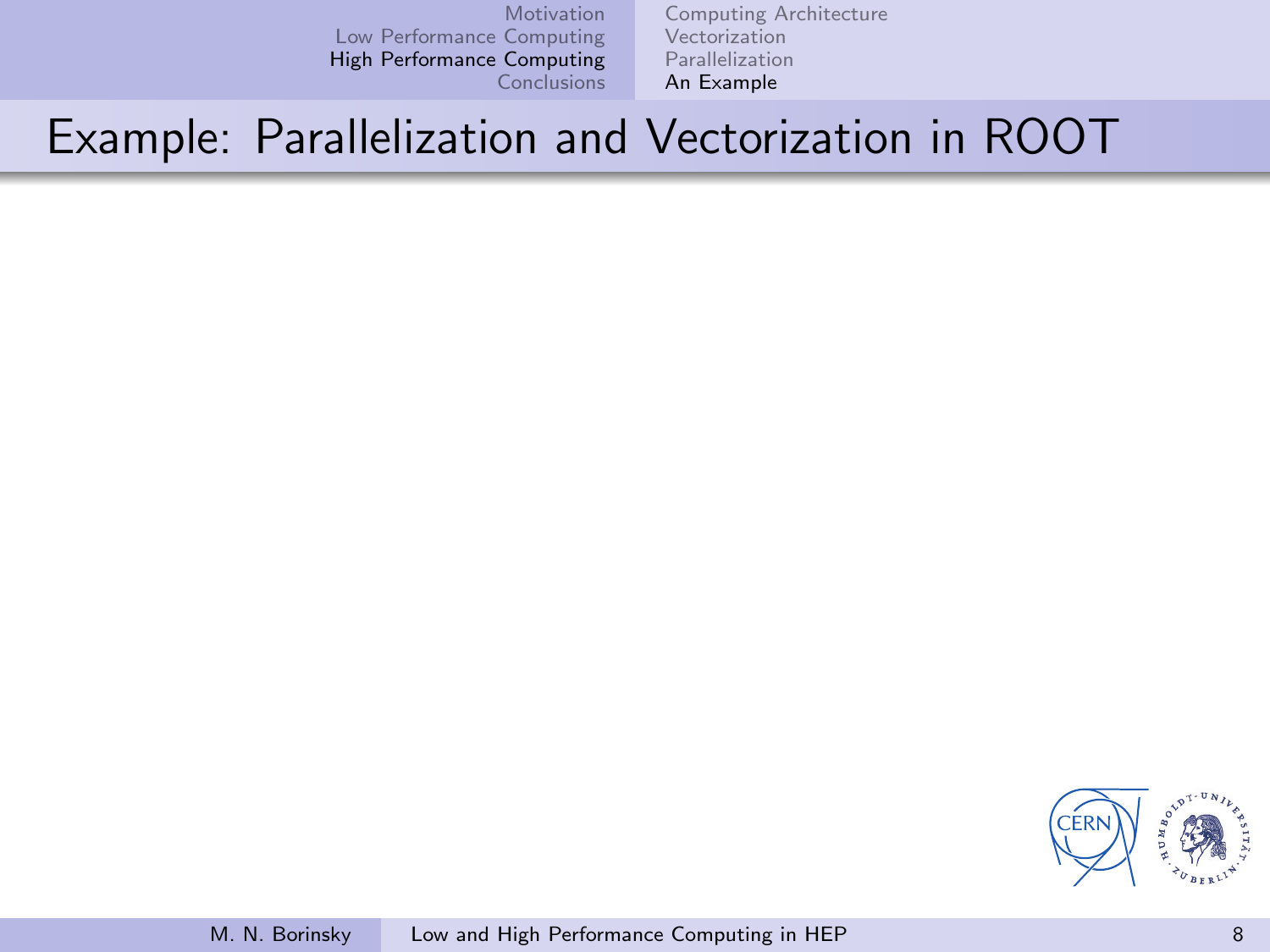[Computing Architecture](#page-4-0) [Vectorization](#page-5-0) [Parallelization](#page-6-0) [An Example](#page-7-0)

## Example: Parallelization and Vectorization in ROOT

Reminder: Consider the formula for the  $\chi^2$  value

$$
\chi^2 = \sum_i \frac{(y_i - f(x_i))^2}{\sigma_i^2}
$$

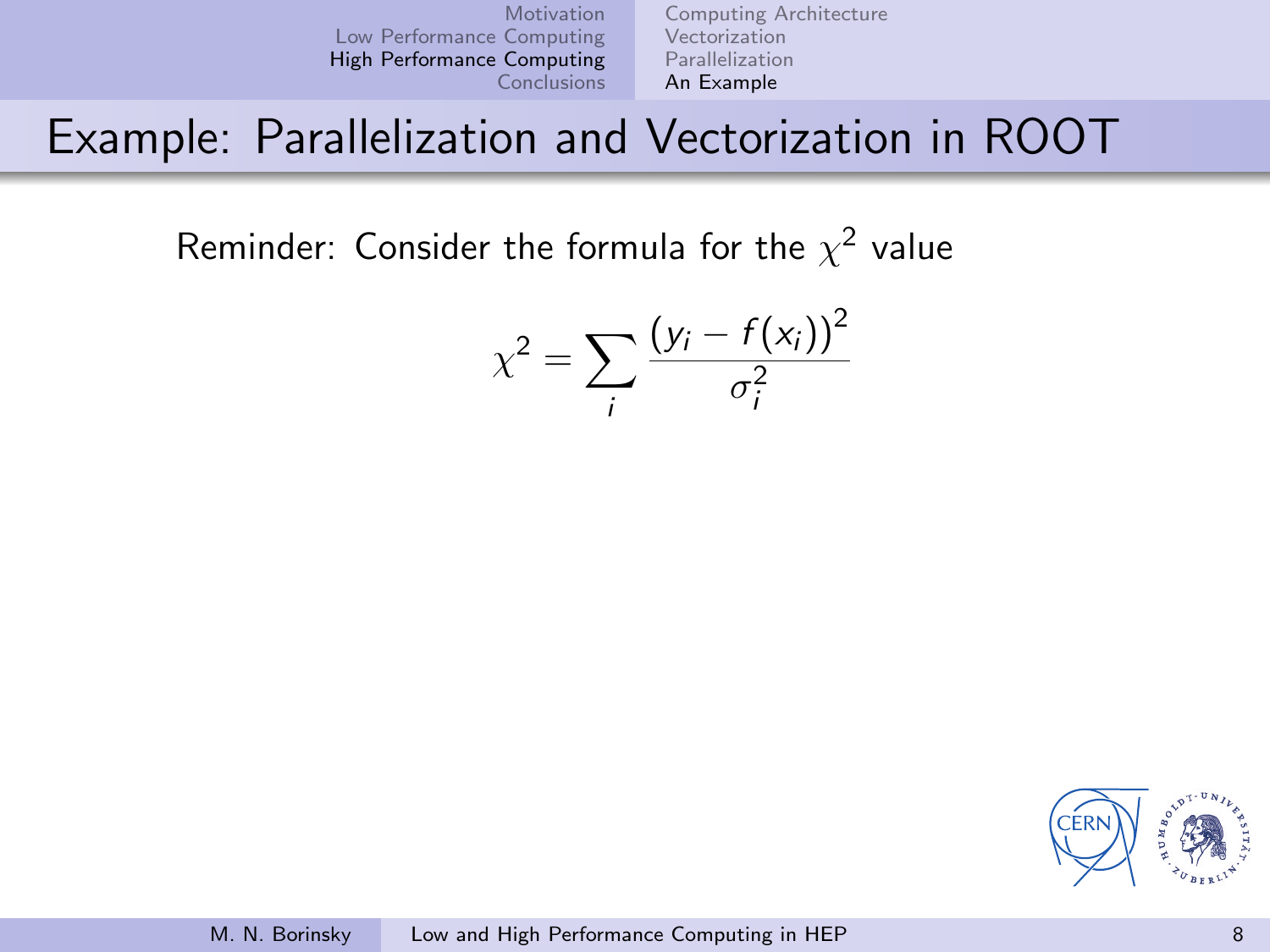[Computing Architecture](#page-4-0) [Vectorization](#page-5-0) [Parallelization](#page-6-0) [An Example](#page-7-0)

## Example: Parallelization and Vectorization in ROOT

Reminder: Consider the formula for the  $\chi^2$  value

$$
\chi^2 = \sum_i \frac{(y_i - f(x_i))^2}{\sigma_i^2}
$$

The sum on the right hand side can be vectorized.

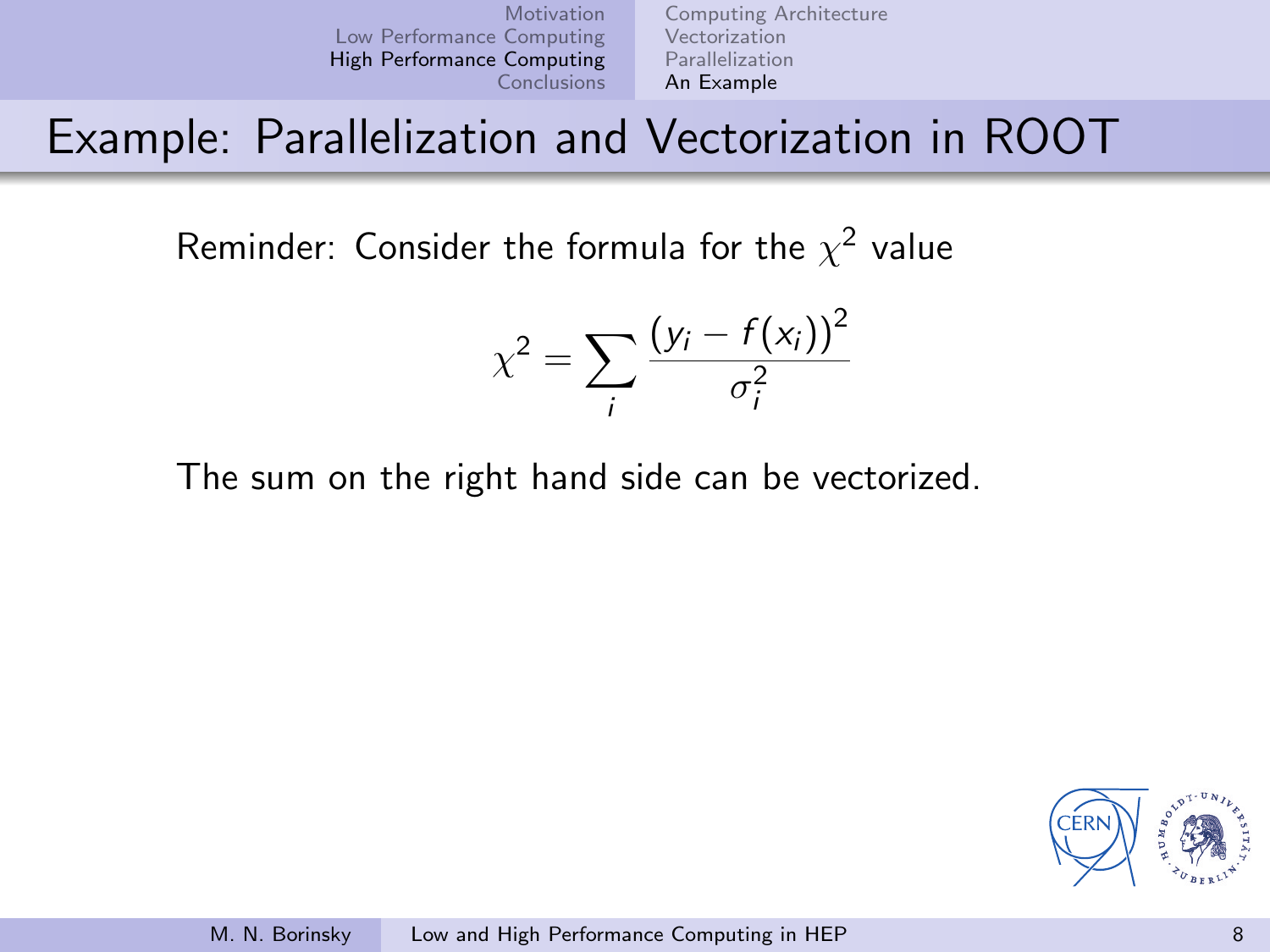[Motivation](#page-1-0) [Low Performance Computing](#page-2-0) [High Performance Computing](#page-3-0) [Conclusions](#page-8-0) [Vectorization](#page-5-0) [An Example](#page-7-0)

[Computing Architecture](#page-4-0) [Parallelization](#page-6-0)

Example: Parallelization and Vectorization in ROOT

Reminder: Consider the formula for the  $\chi^2$  value

$$
\chi^2 = \sum_i \frac{(y_i - f(x_i))^2}{\sigma_i^2}
$$

The sum on the right hand side can be vectorized.

Performing a fit,  $\chi^2$  will be a function of some parameters:

 $\chi^2(a,b,...)$ 

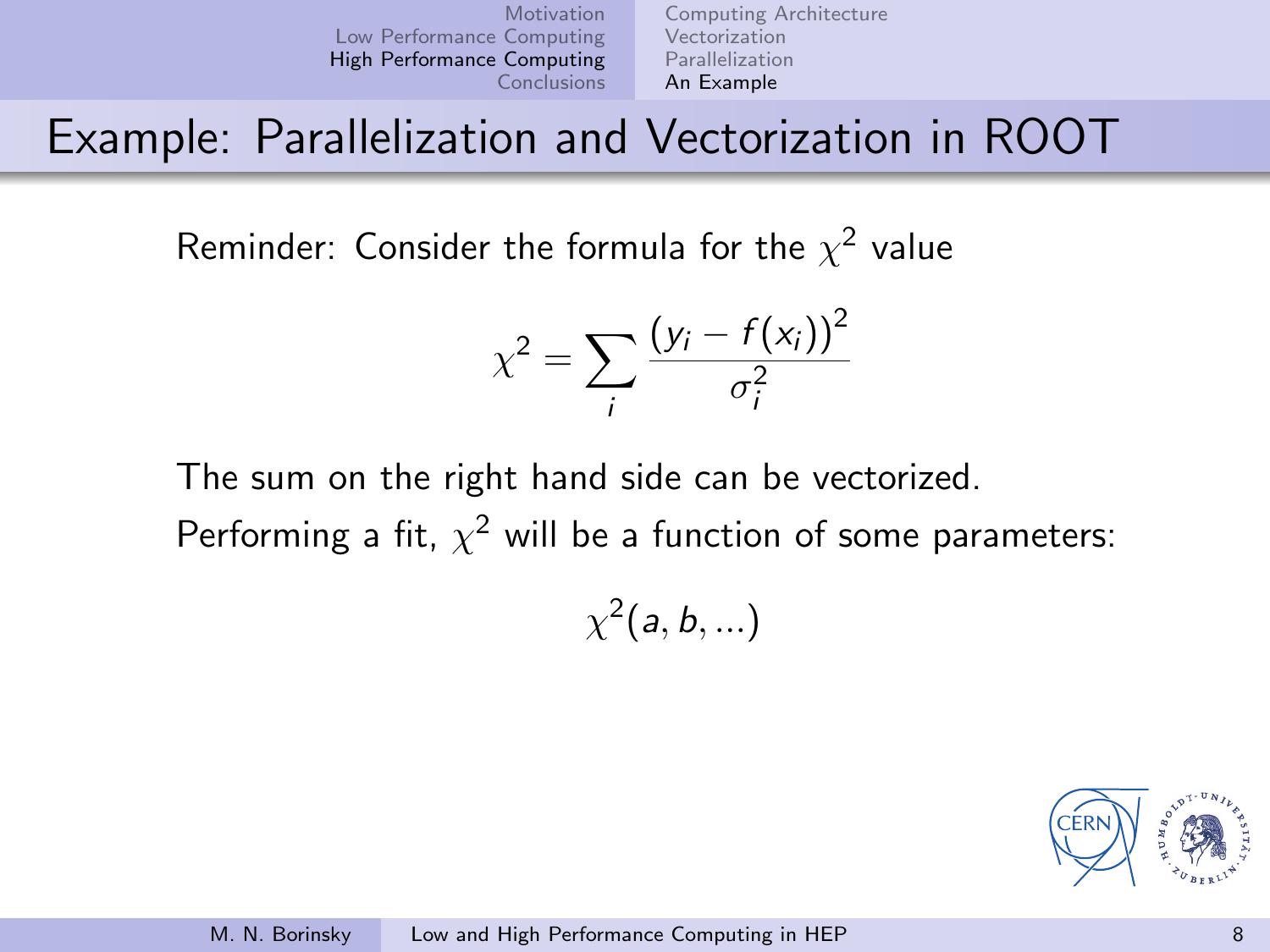[Motivation](#page-1-0) [Low Performance Computing](#page-2-0) [High Performance Computing](#page-3-0) [Conclusions](#page-8-0) [Vectorization](#page-5-0) [An Example](#page-7-0)

[Computing Architecture](#page-4-0) [Parallelization](#page-6-0)

## Example: Parallelization and Vectorization in ROOT

Reminder: Consider the formula for the  $\chi^2$  value

$$
\chi^2 = \sum_i \frac{(y_i - f(x_i))^2}{\sigma_i^2}
$$

The sum on the right hand side can be vectorized.

Performing a fit,  $\chi^2$  will be a function of some parameters:

$$
\chi^2(a,b,...)
$$

 $\chi^2(a,b,...)$  needs to be minimized.  $\Rightarrow$  Evaluations at many different points.

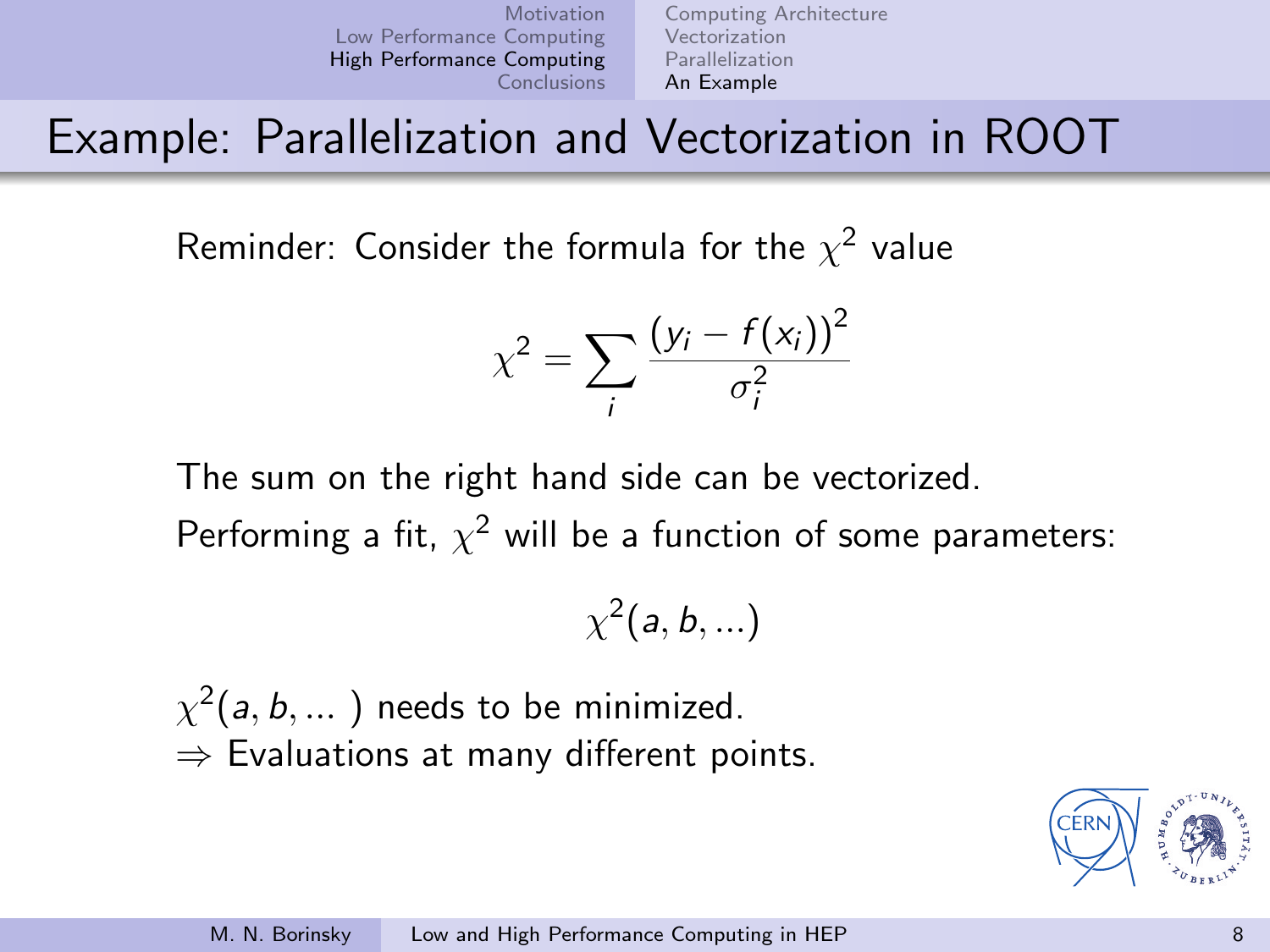[Motivation](#page-1-0) [Low Performance Computing](#page-2-0) [High Performance Computing](#page-3-0) [Conclusions](#page-8-0) [Vectorization](#page-5-0) [An Example](#page-7-0)

[Computing Architecture](#page-4-0) [Parallelization](#page-6-0)

# Example: Parallelization and Vectorization in ROOT

Reminder: Consider the formula for the  $\chi^2$  value

$$
\chi^2 = \sum_i \frac{(y_i - f(x_i))^2}{\sigma_i^2}
$$

The sum on the right hand side can be vectorized.

Performing a fit,  $\chi^2$  will be a function of some parameters:

$$
\chi^2(a,b,...)
$$

 $\chi^2(a,b,...)$  needs to be minimized.  $\Rightarrow$  Evaluations at many different points. This can be parallelized, because different points in parameter space are independent.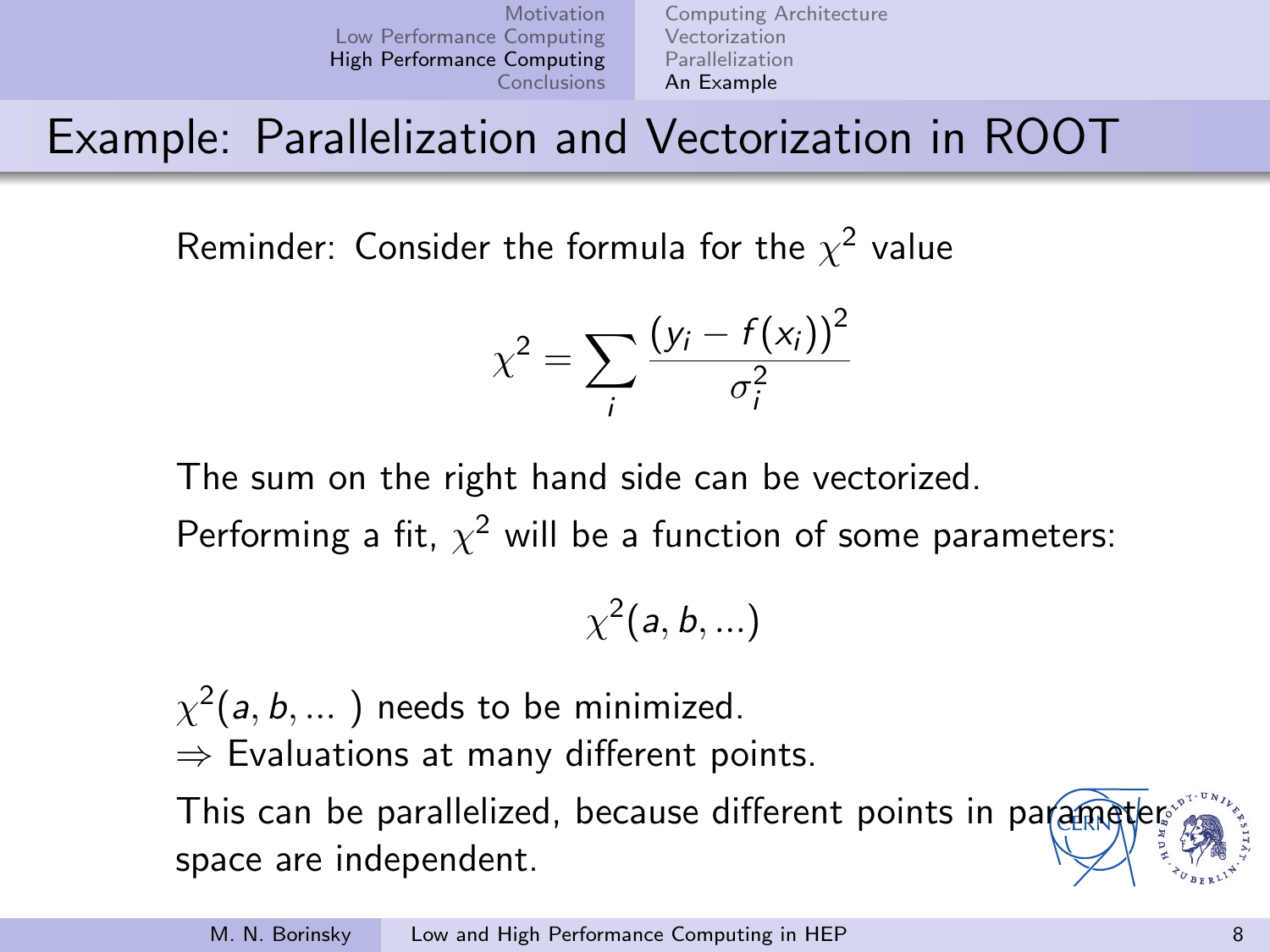# Conclusions

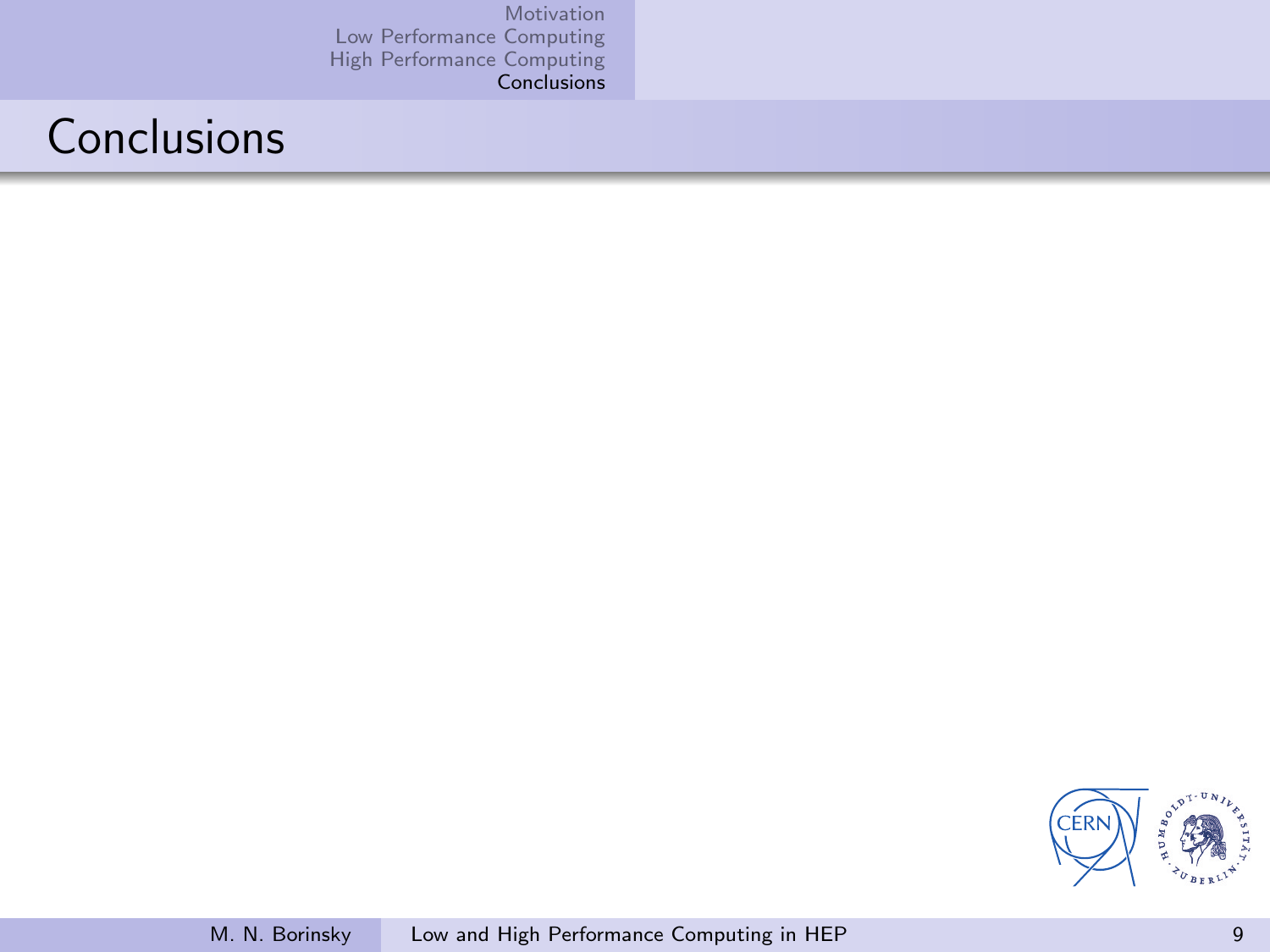# Conclusions

If you come to a point, where you need computation:

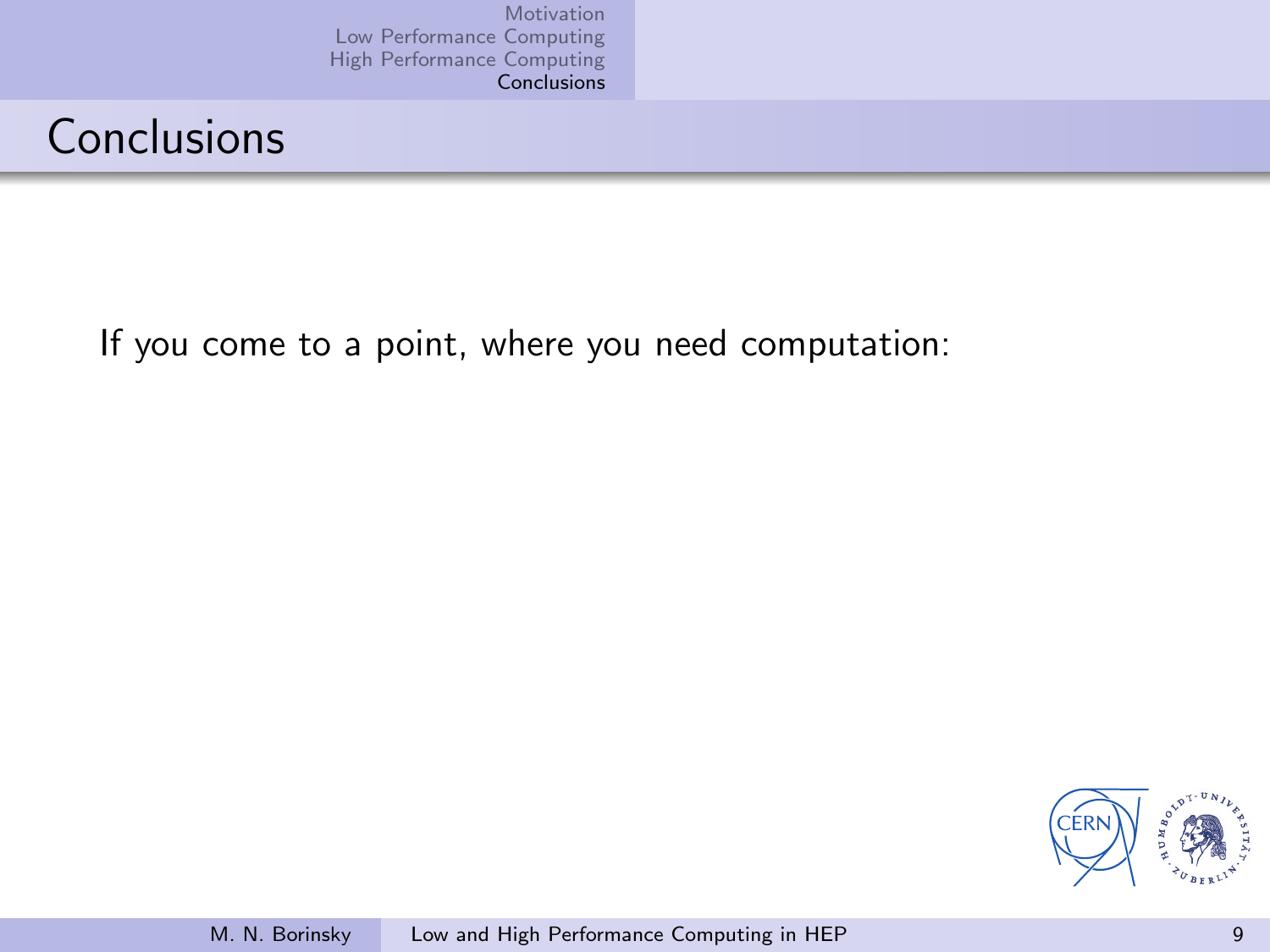# Conclusions

If you come to a point, where you need computation:

• Choose between low or high performance computing.

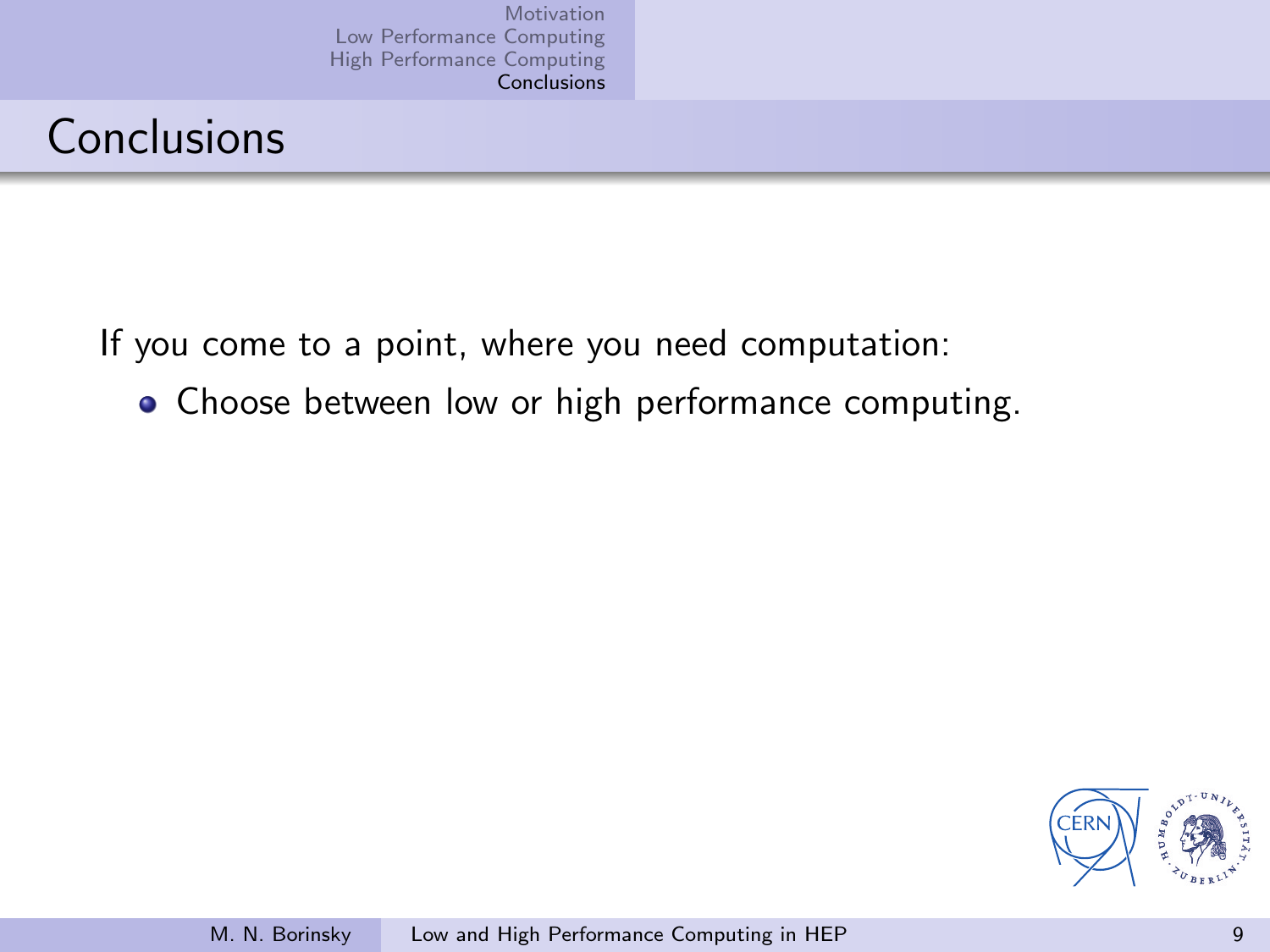# Conclusions

If you come to a point, where you need computation:

- Choose between low or high performance computing.
- In doubt, choose low performance computing!

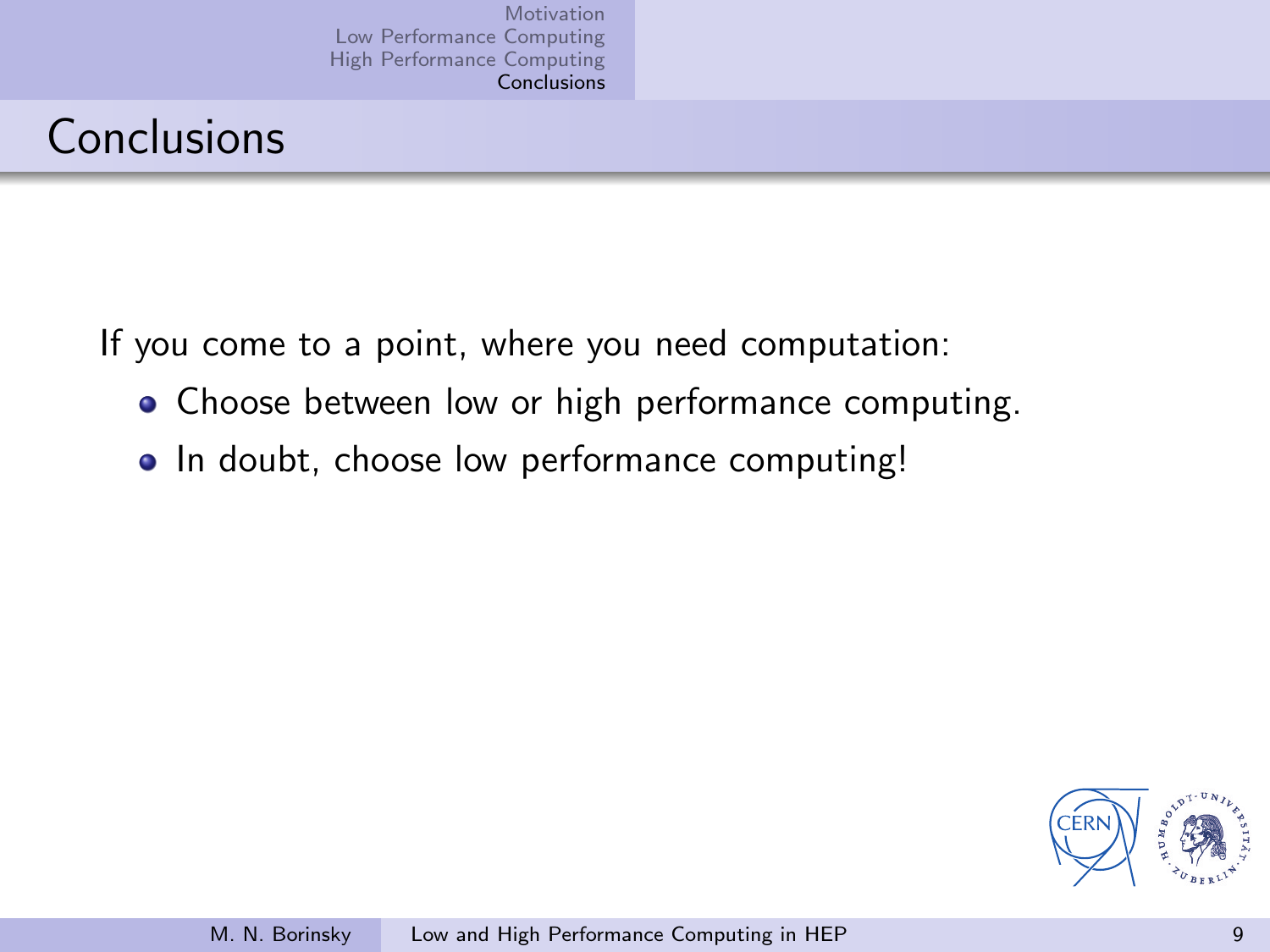# Conclusions

If you come to a point, where you need computation:

- Choose between low or high performance computing.
- In doubt, choose low performance computing!
- Choose the appropriate tools.

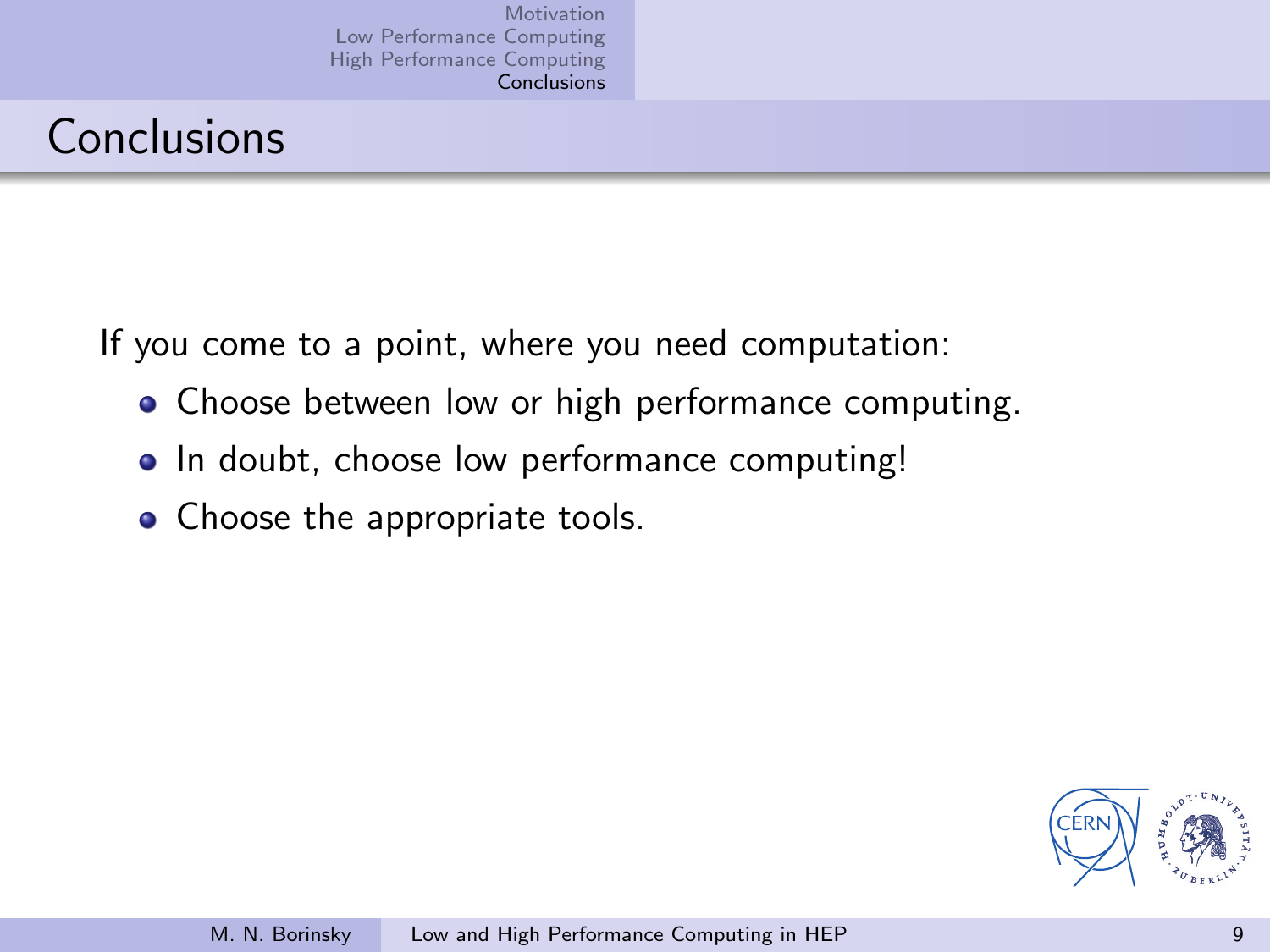# Conclusions

If you come to a point, where you need computation:

- Choose between low or high performance computing.
- In doubt, choose low performance computing!
- Choose the appropriate tools.

In case of high performance computing:

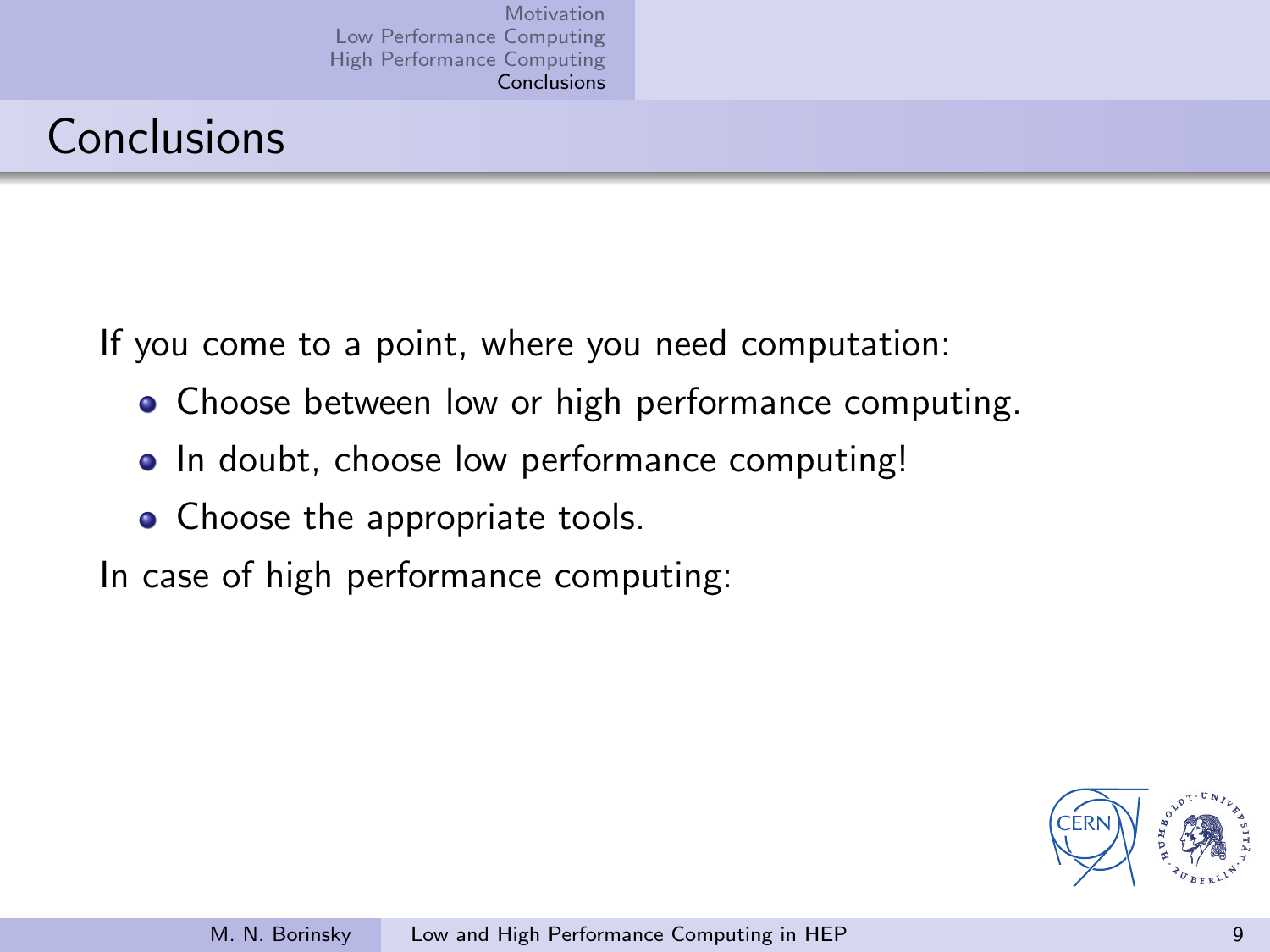# Conclusions

If you come to a point, where you need computation:

- Choose between low or high performance computing.
- In doubt, choose low performance computing!
- Choose the appropriate tools.

In case of high performance computing:

• Plan ahead and test your code.